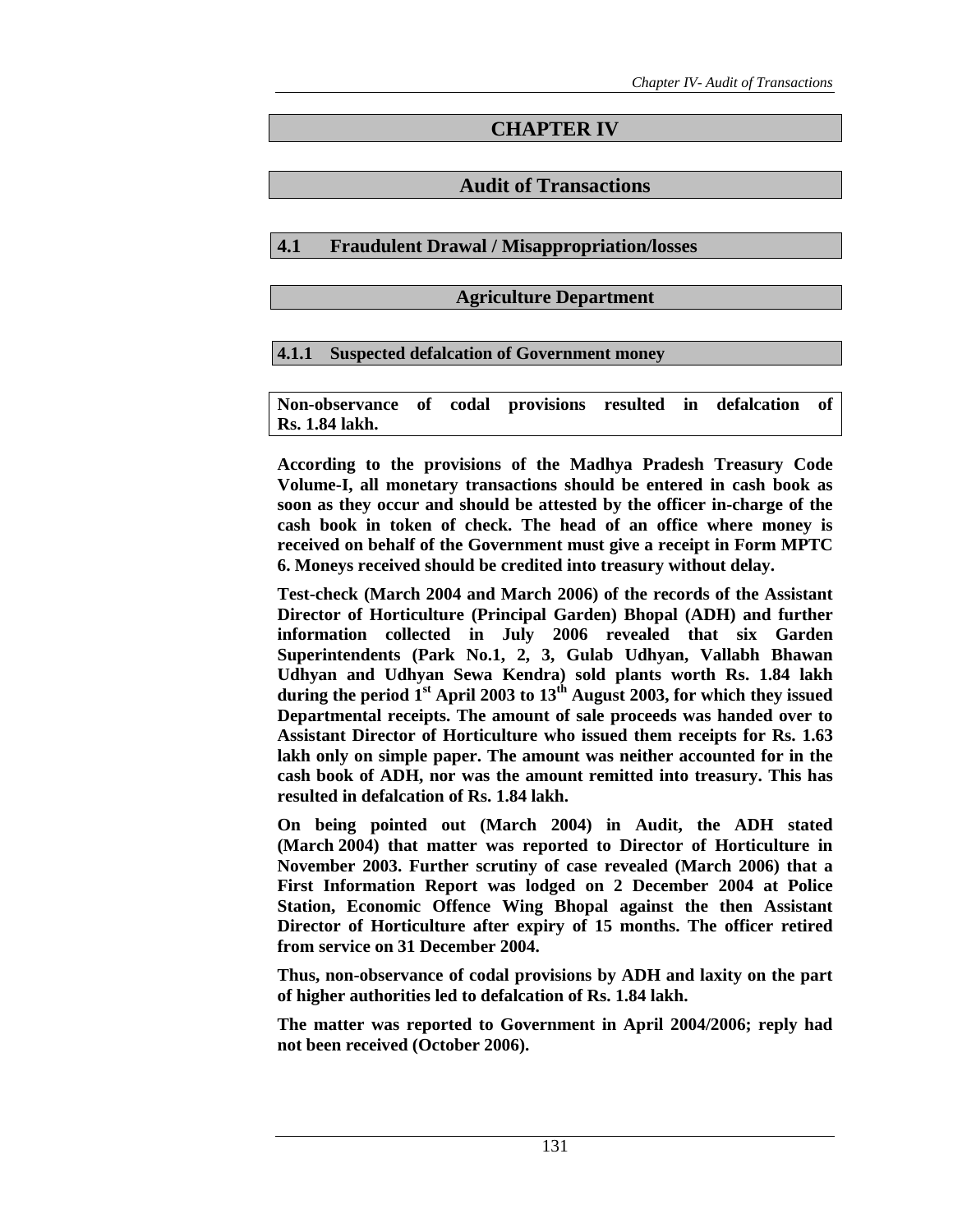# **Narmada Valley Development Department**

# **4.1.2 Loss due to pilferage of material**

**Pilferage of material / non-returning of unused material resulted in loss of Rs. 92.76 lakh to the Government.** 

**Central Public Works Accounts Code (adopted by State PWD) vide paragraph 10.3.11 provides that in all cases, material issued directly to work should, as soon as received, be brought to accounts and full value should be debited to the work, and quantities entered in the Register of** *Material-at-site (MAS)* **account (Form 35), in cases in which the works accounts are maintained by sub-heads. An account of all the transactions should be prepared and submitted to sub-division/ division office every month.** 

**If the officer or the subordinate in direct charge of work, the accounts of which are kept by sub-heads, is transferred before the accounts of it are closed, the unused materials at site of work should be verified by the relieving officer in company with the relieved officer and the report prescribed under paragraph 10.3.14 should be prepared by the Subdivisional officer and submitted to the Divisional Officer.** 

**Scrutiny in audit (December 2005) of accounts of the Executive Engineer (EE), Rani Awanti Bai Lodhi Sagar, Distributory Division, Patan, revealed that RCC Hume Pipes (1607 Running Meters valuing Rs. 68.20 lakh) and LDPE Film (30.706 MT valuing Rs. 24.56 lakh) were issued to Sub Engineer "A" from stock of the division. The Sub Engineer did not render MAS account to sub division/ division and consequent upon his transfer to the office of the Engineer-in-Chief, Water Resources Department, Bhopal, was relieved of his duties on January 4, 2006. The Sub Engineer also failed to hand over the material valued at Rs. 92.76 lakh to his successor. Due reports were neither furnished by Sub Engineer nor were received by the EE. Thus, failure to follow the control mechanism prescribed in CPWA code on the part of EE resulted in pilferage of stores and the resultant loss of Rs. 92.76 lakh to the Government. On being pointed out in audit, the Executive Engineer admitted the facts and requested (January 2006 and August 2006) the Station Officer, Police Station, Patan for registering First Information Report (FIR) against the delinquent official, which was lodged on August 22, 2006. Charge-sheet against the official was stated to be in process (November 2006).** 

**The matter was reported to the Government in February 2006, reply had not been received as of November 2006.**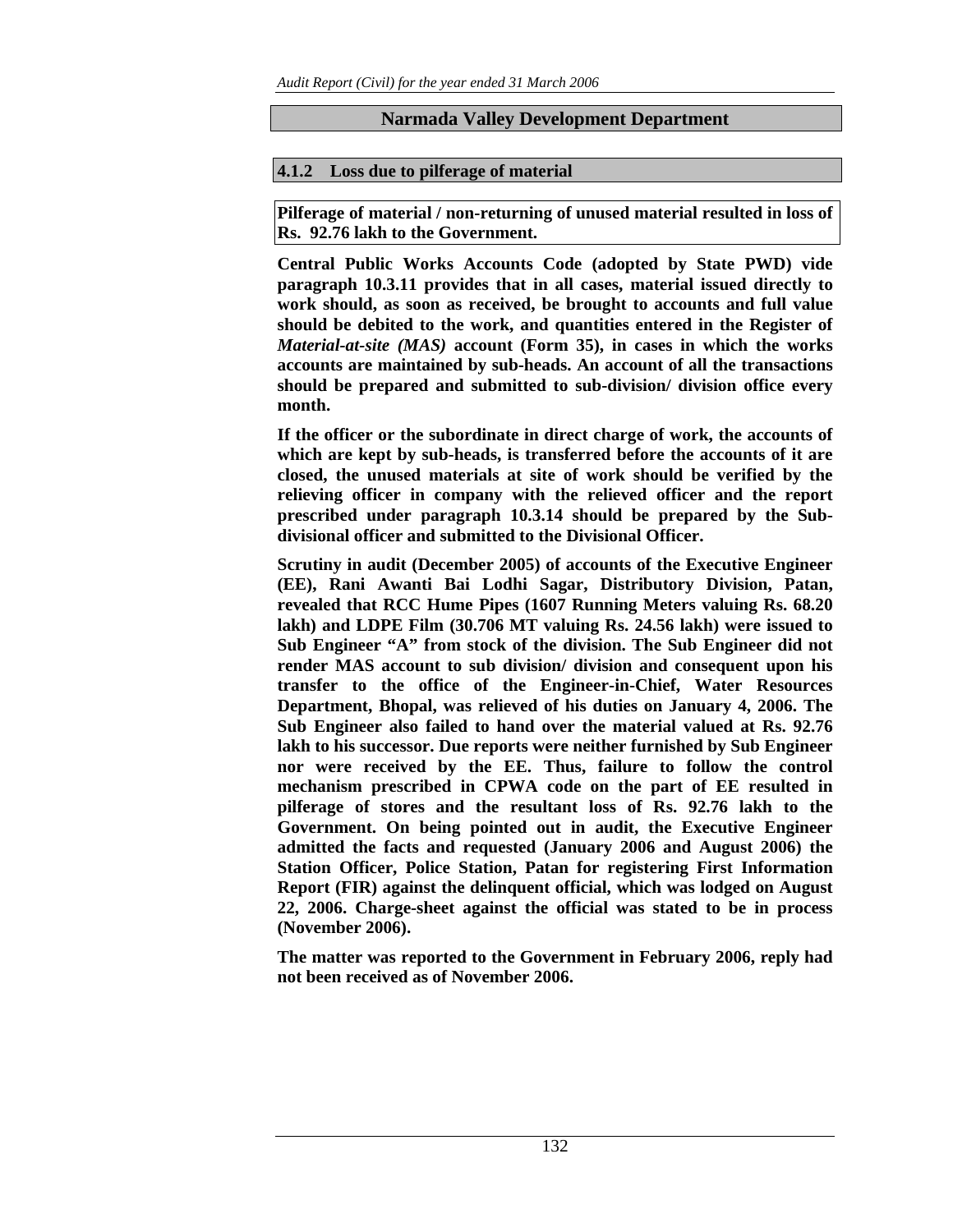# **Public Health Engineering Department**

# **4.1.3 Fraudulent drawals of Government money**

**Fraudulent drawals of Government money through cheques by tampering with or manipulating figures resulting in fraud of Rs. 1.89 crore.** 

**Paragraph 3.2.1 of Central Public Works Accounts Code (CPWA Code adopted by State PWD) stipulates that the** *Divisional Officer* **is the primary disbursing officer of the division, who is permitted to obtain by cheque on civil treasuries or on the bank, the funds required for all disbursements in connection with the execution of works. He also collects some of the departmental receipts and remits them into civil treasuries or the Bank. The accounts of these receipts and disbursements (including the transactions of subordinate officials acting on his behalf) are compiled under his supervision by an Accountant posted to his office by the Accountant General, and are submitted monthly to the Accountant General who audits them against sanctions and appropriation of funds and then incorporates them in the general accounts of Government.** 

**Paragraph 22.3.3, further lays down that for cheques drawn, the pass books, duly completed for the months, should be obtained from Treasury Officers with the certificate of issues from treasuries and their agreement with the cash books of the division should be effected in Part II of Form 51- Schedule of Monthly settlement with treasuries, which also gives details of the differences. This form 51 is required for submission to Audit in original.** 

**Scrutiny in audit (November 2005) of accounts of the Executive Engineer (EE), Public Health Engineering (PHE) Division, Bhind, revealed that the divisional officer failed to submit schedule of settlement of accounts with treasury (Form 51) after August 2003. During reconciliation of cheques drawn from treasury and divisional cash book, it was observed that 72 cheques (as detailed in Appendix 4.1) were shown to be issued to replenish the cash for chest aggregating to Rs. 18, 37,000 between October 1998 and June 2005, whereas cheques amounting to Rs. 2, 07, 37,000 were actually encashed from the bank by tampering with or manipulating figures as compared to amount shown on the counterfoil of chequebook and amount entered in the cashbook. The drawals during the period from 17 June 1999 and 30 June 1999 could not be reconciled by Audit as the Treasury Officer; Bhind did not furnish the details. Malpractice in the Division had thus resulted in fraudulent drawal of Rs. 1.89 crore.** 

**The matter was referred (September 2005) by the Accountant General (A&E) to Finance Department of State Government desiring thorough investigation. Thereafter two First Information Reports (FIRs) were lodged (September 2005 and January 2006) with Bhind Police against the delinquent officers/ officials. The case was still under investigation with the State Government.**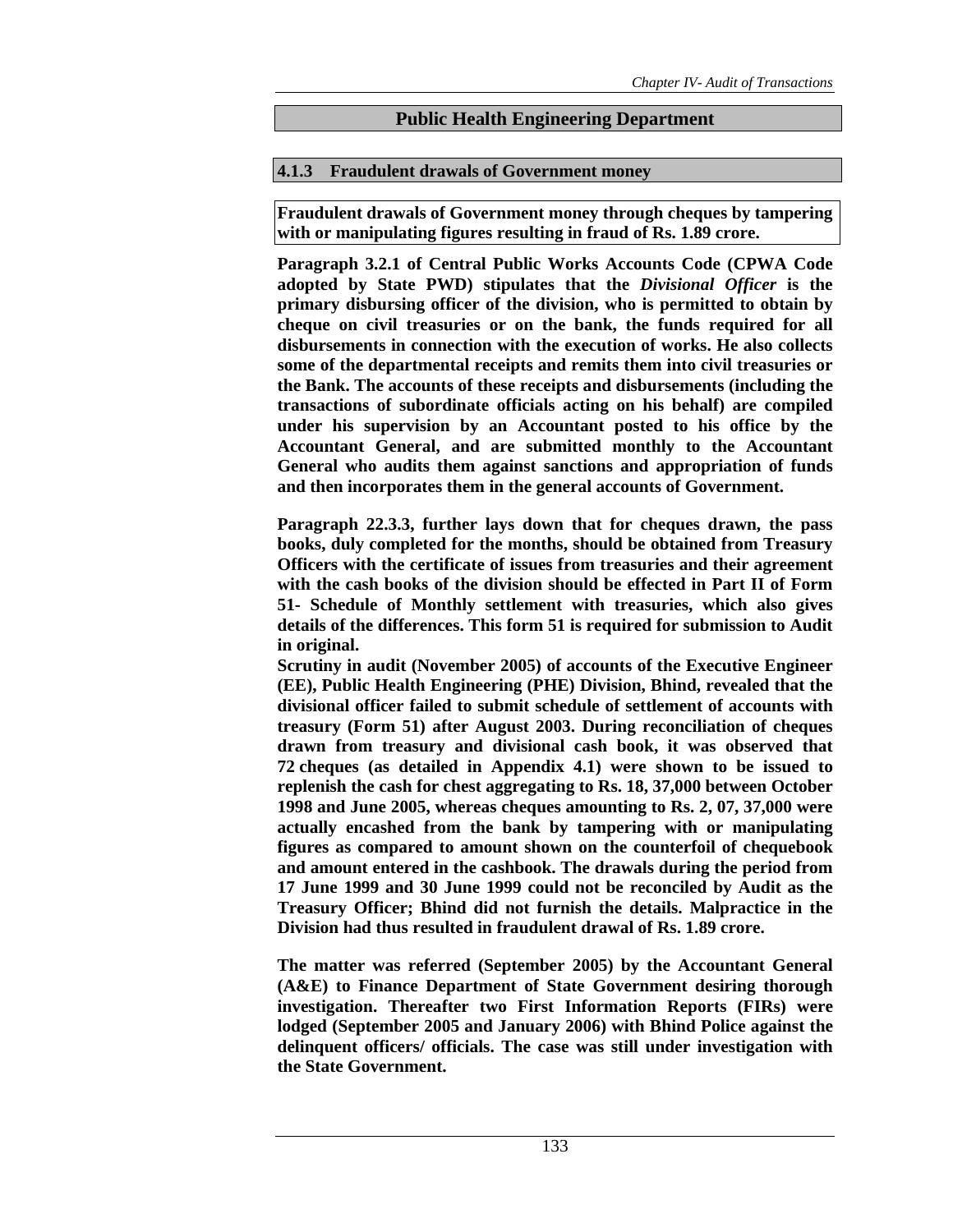**Failure in reconciliation of amount of cheques issued and actually encashed from the bank/ treasury and non-preparation/ submission of schedule of settlement with treasury (Form 51), thus resulted in this persistent fraudulent drawals.** 

**The matter was reported to the Government (September 2005 and April 2006); reply had not been received as of November 2006.** 

# **Food, Civil Supplies and Consumer Protection Department**

# **4.1.4 Loss of interest**

**Savings from rounding of the rates of Kerosene were kept for two years in a fixed deposit account with Post Office instead of co-operative bank depriving the Government from interest income of Rs. 37.50 lakh.** 

State Government framed rules (March 2001) to ensure supply of Kerosene at a uniform rate to the consumers of the State. Consumer Price of Kerosene as determined by the State Government is to be rounded off after adding transportation, Commission etc. at the discretion of Collector to ensure supply of Kerosene at uniform rate in rural and urban area of the district. The amount of savings from rounding off was to be deposited in the saving account and/or fixed deposit account of the Collector with the District Central Co-operative Bank and utilized for strengthening the Public Distribution System.

A test-check (February 2006) of the records of Controller, District Supply, Bhopal revealed that in contravention of the rules an amount of Rs 3 crore from the savings of rounding off was deposited (March 2003) in an account with the General Post Office, Bhopal for two years without ascertaining the fact whether the interest was payable on it. Post Office did not allow interest on it, as it was Government deposit. This deprived the Government from earning interest amounting to Rs. 37.50 lakh (computed at the rate 6.25 per cent per annum).

On being pointed out, Controller stated (February 2006) that in anticipation of higher interest, the funds were kept with the Post Office and on denial of interest by the Post Office, necessary action was initiated.

The reply was not tenable because as per rules, the funds were to be deposited in District Central Co-operative Bank. Thus, Rs. 37.50 lakh that could have been earned as interest was lost due to non-adherence to the rules.

The matter was referred to the Government in April 2006; reply had not been received (November 2006).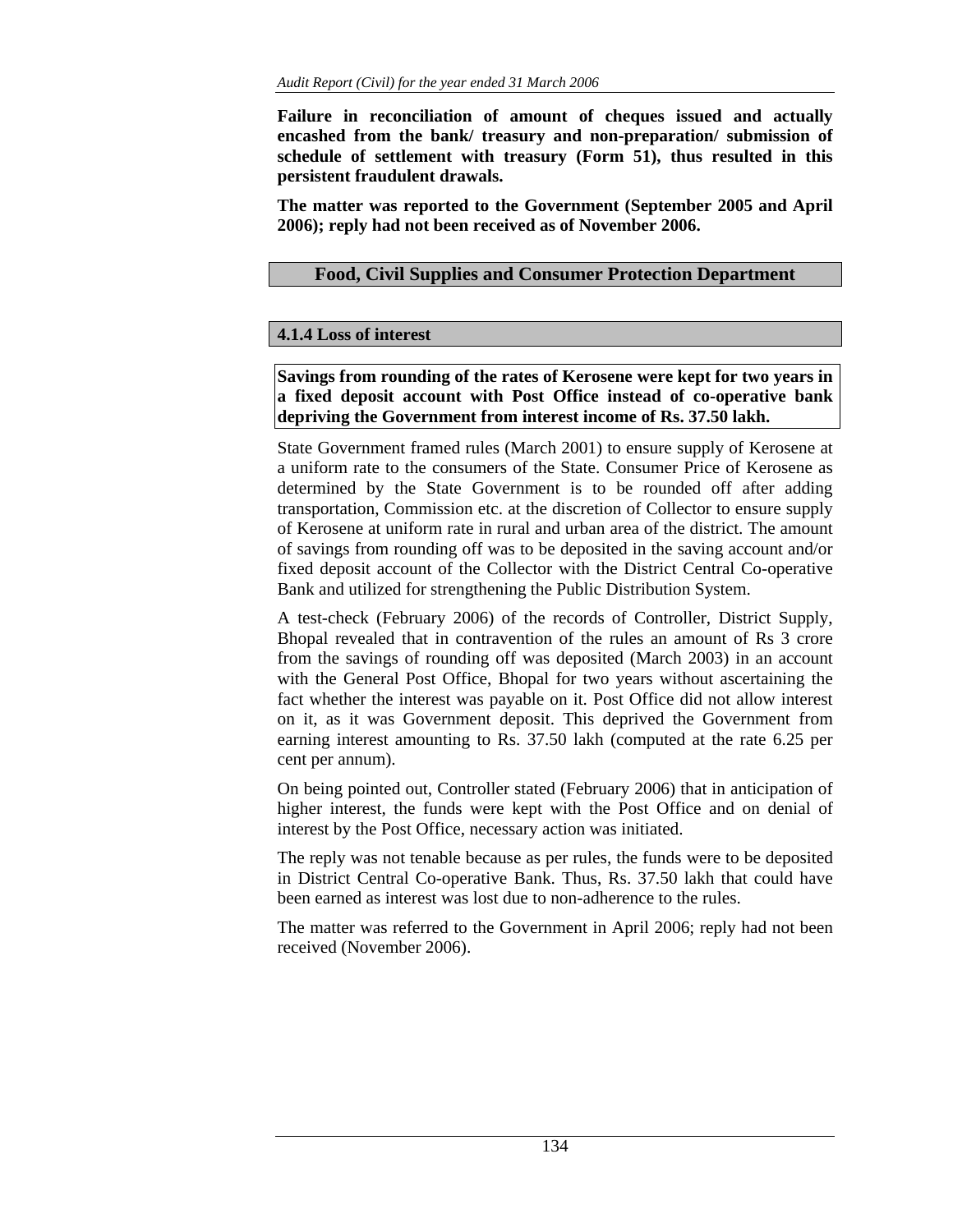### **Public Works Department**

### **4.1.5 Loss of interest**

**Loss of interest to the tune of Rs. 38.57 lakh due to unauthorized opening of current account and on account of blockage of funds.** 

As per orders of Government (May 2002) and instruction (December 2002) of Engineer-In-Chief, saving bank accounts were to be opened in the name of the Executive Engineer (EE) for Mandi funds received from Madhya Pradesh Rural Roads Development Authority (MPRRDA) for upgradation /improvement of roads. The funds were also to be demanded from MPRRDA only on the basis of actual requirement for works already awarded. The funds that are not likely to be utilized within 15 days should be refunded to the MPRRDA immediately to avoid blockage of funds.

It was, however, seen in audit (November 2005) that the EE, PWD (B/R), Division-Sidhi had unauthorisedly opened current account (No-01079959101) in Sidhi Branch of State Bank of Indore. As a result, the interest on amounts deposited could not be earned during November 2002 to October 2005. Further, the funds were also demanded in excess of requirement and kept in current account for a period more than six months instead of surrendering it to the MPRRDA during the same period. Government orders were thus disregarded resulting in a loss of interest of Rs. 38.57 Lakh.<sup>●</sup>

Engineer-in-Chief, PWD, Bhopal accepted (November 2006) the audit objection and stated that EE was responsible for not keeping the amount in Saving Bank Account.

The matter was reported to Government in April 2006; reply had not been received as of November 2006.

### **Urban Administration and Development Department**

**4.1.6 Loss due to cancellation of contract for parking of vehicles in the 'Mela Area'** 

**Cancellation of parking contract deprived the Government of Rs. 23.14 lakh during Simhastha Mela-2004.** 

An agreement was executed on 5 March 2004 between Bhartiya Sewa Samittee Indore (BSS) and Simhastha Mela Officer Ujjain for awarding contract of parking the vehicles at seven spots in seven satellite towns around Ujjain town and an amount of Rs. 99.18 lakh was also deposited by BSS. As

| $^{\bullet}$ Period  | Interest lost | Reasons                                          |
|----------------------|---------------|--------------------------------------------------|
| $11/02$ to $11/03$   | 9,40,729.00   | Amounts in current $A/c$ (as per cash book)      |
| $12/2003$ to $10/05$ | 9,87,897.00   | Amounts in current $A/c$ (as per Bank statement) |
| $11/02$ to $10/05$   | 19,28,626.00  | Blocking of fund in savings account              |
| <b>T</b> otal        | 38.57 Lakh    |                                                  |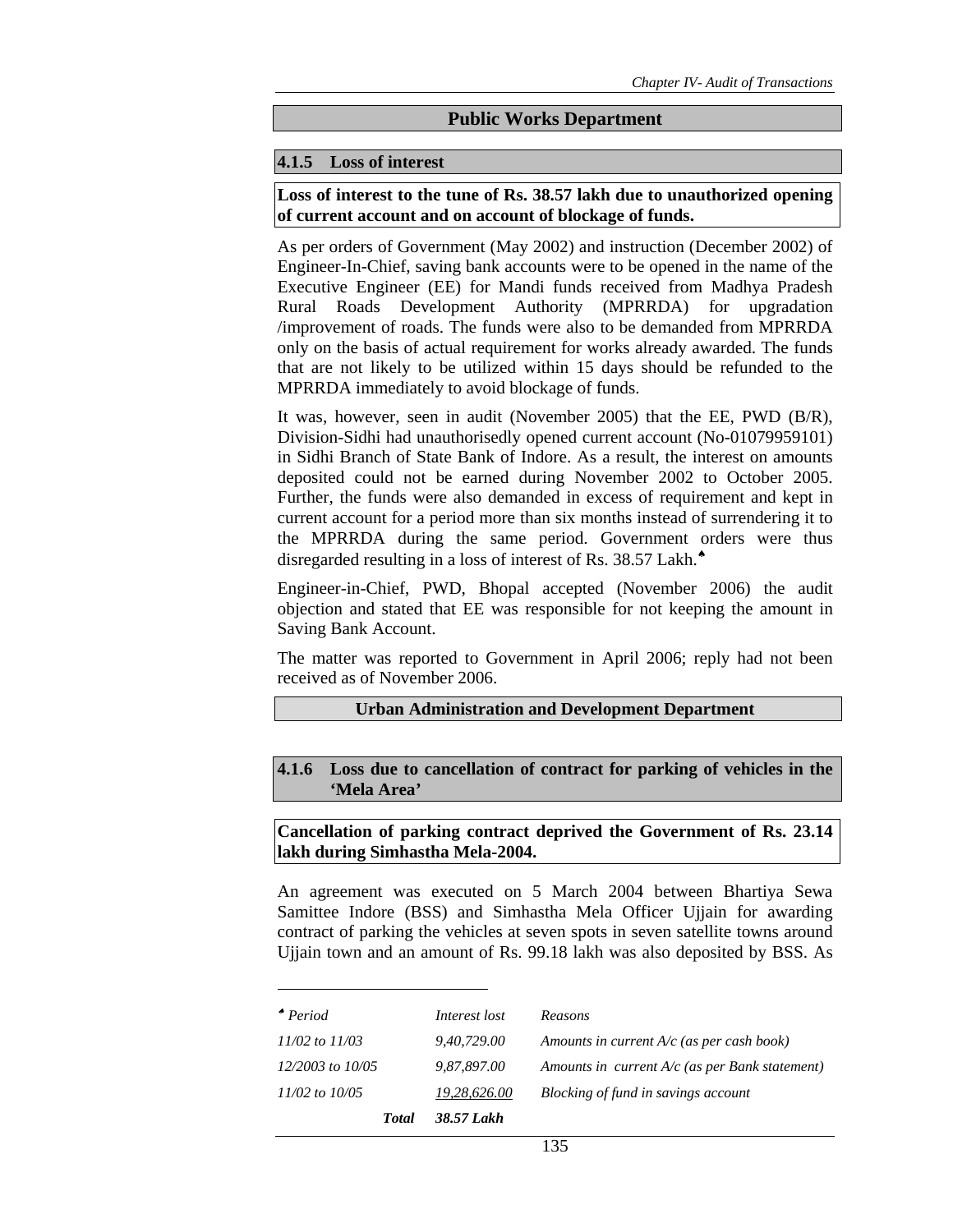per clause 14 of agreement if contract is cancelled due to change in procedure the deposited amount would be refunded proportionately.

Scrutiny (November 2005) of the records of Mela Officer, Ujjain revealed that a 'High Level Committee', headed by the Minister-in-charge of the Mela, met on 10 April 2004 and decided to cancel the parking contract awarded to BSS, Indore, stating that the load of vehicles was lower than expected number of vehicles at the identified parking spots. Accordingly, Commissioner, Ujjain informed the contractor on 12 April 2004 and refunded whole amount deposited by BSS and did not recover from BSS Rs. 23.14 lakh (proportionate amount for seven days running of contract) though BSS was allowed to retain the amounts collected by it as parking fees during that period.

Thus, cancellation of the parking contract by Commissioner, Ujjain, just seven days after the start of mela, and refunding the whole amount deprived the Government from realizing revenue to the tune of Rs. 23.14 lakh.

The matter was referred to the Government in March 2006; reply has not been received till date (November 2006).

# **4.2 Infructuous/Wasteful / Excess expenditure and overpayment**

### **Narmada Valley Development Department**

# **4.2.1 Overpayment of escalation and non-levy of liquidated damages**

**Unauthorised revision of sanction for extension of time and adoption of incorrect indices for escalation resulted in overpayment of Rs. 22.16 lakh besides non-levy of liquidated damages of Rs. 13.91 lakh for delay.** 

The Works "Construction of Earth Work with structures and cement concrete lining of *Belkhedi Distributory*" estimated to cost Rs. 13.91 crore and *"Pipariya Sub Distributory"* estimated to cost Rs. 14.76 crore were awarded (April & June 2003) to a contractor by the Executive Engineer (EE) RABS Rehabilitation Division, Jabalpur, at tendered cost of Rs. 14.73 crore and Rs. 15.97 crore respectively for completion in 21 months including rainy season. The works were in progress as of March 2006 and contractor was paid Rs. 13.34 crore and Rs. 9.32 crore which included price adjustment of Rs. 75.45 lakh and Rs. 57.60 lakh respectively till December 2005. Scrutiny in audit revealed the following:

Clause 2.40.2 of agreement provides that the price escalation shall be applicable only for work that is carried out within the stipulated time or extension there of due to reasons not attributable to contractor.

The work of *Belkhedi Distributory* was scheduled for completion by 16 January 2005 but the contractor failed to complete the work within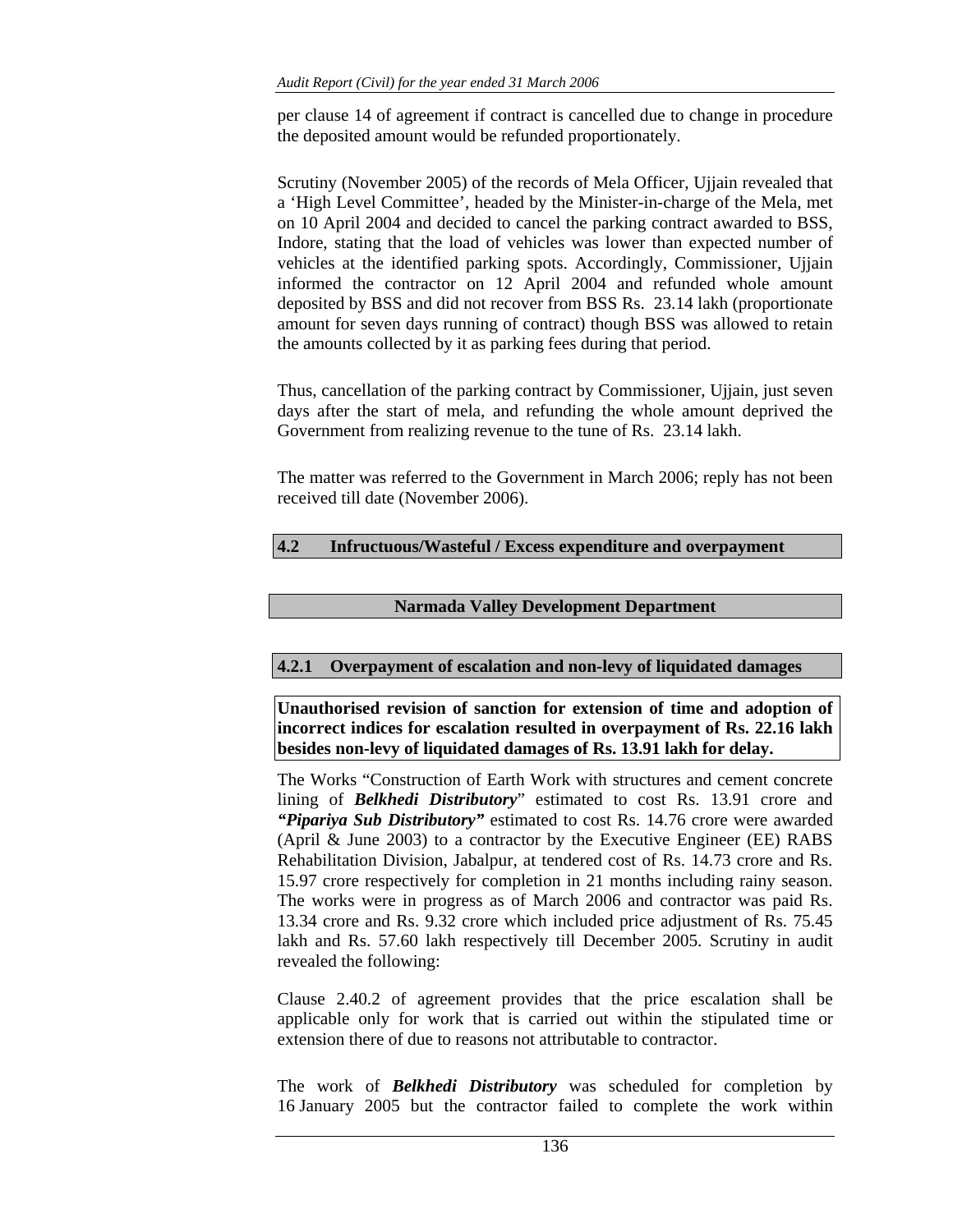stipulated period and the Chief Engineer (CE) granted (February 2005) extension of time up to 31 March 2005 under *penal clause* (Clause 4.3.2). In terms of agreement the contractor was, therefore, not entitled for price escalation during the extended period. It was, however, noticed that the CE revised (May 2005) his earlier sanction (February 2005) and granted extension of time under non-penal clause (Clause 4.3.5.2) and accordingly, the EE paid price escalation of Rs. 17.85 lakh for the extended period.

According to the clarification issued (July 1961) by the Government of Madhya Pradesh (GOMP) the decision once given can neither be reviewed by the officer nor by his successor. Thus, the CE was not competent to review and revise his own sanction. Unauthorised revision of time extension thus resulted in overpayment of Rs. 17.85 lakh.

Further, NVDD did not prepare the contract documents with due care which resulted in inconsistent and faulty contract clauses. The agreement was defective, in as-much as the clause regarding levy of liquidated damages was missing. As per standard clause, liquidated damages at the rate of one *per cent* of estimated cost or such smaller amount as the EE/ SE may decide for each day of default subject to a maximum of 8 *per cent* was leviable. However, no such penalty was levied due to defects in agreement. Had the penalty of minimum one per cent of estimated cost been provided, the amount of liquidated damages would have worked out to Rs. 13.91 lakh (Limited to 8 per cent).

The amount of escalation paid included payment of escalation on the basis of incorrect indices. The price bid of the work of *Pipariaya Sub-Distributory* was opened on 29 April 2003. Accordingly the base indices for labour and material were 475 and 173.1 against which division incorrectly adopted base indices of 473 and 171.06 respectively which pertained to March 2003, resulting in excess payment of Rs. 4.31 lakh.

When pointed out in audit EE stated (December 2005) that after examining the site condition the extension of time granted under penal clause was changed by the competent authority without penalty. Reply was not tenable in view of clarification issued by GOMP. As regards excess payment of escalation, it was stated that the tenders were opened on 28 March 2003, hence base indices of March 2003 were taken for escalation. The reply was not tenable as prequalification documents only were opened on 28 March 2003 and price bid was opened on 29 April 2003, as such base indices of April 2003 were to be adopted.

The matter was reported to Government in April 2006, but reply had not been received as of November 2006.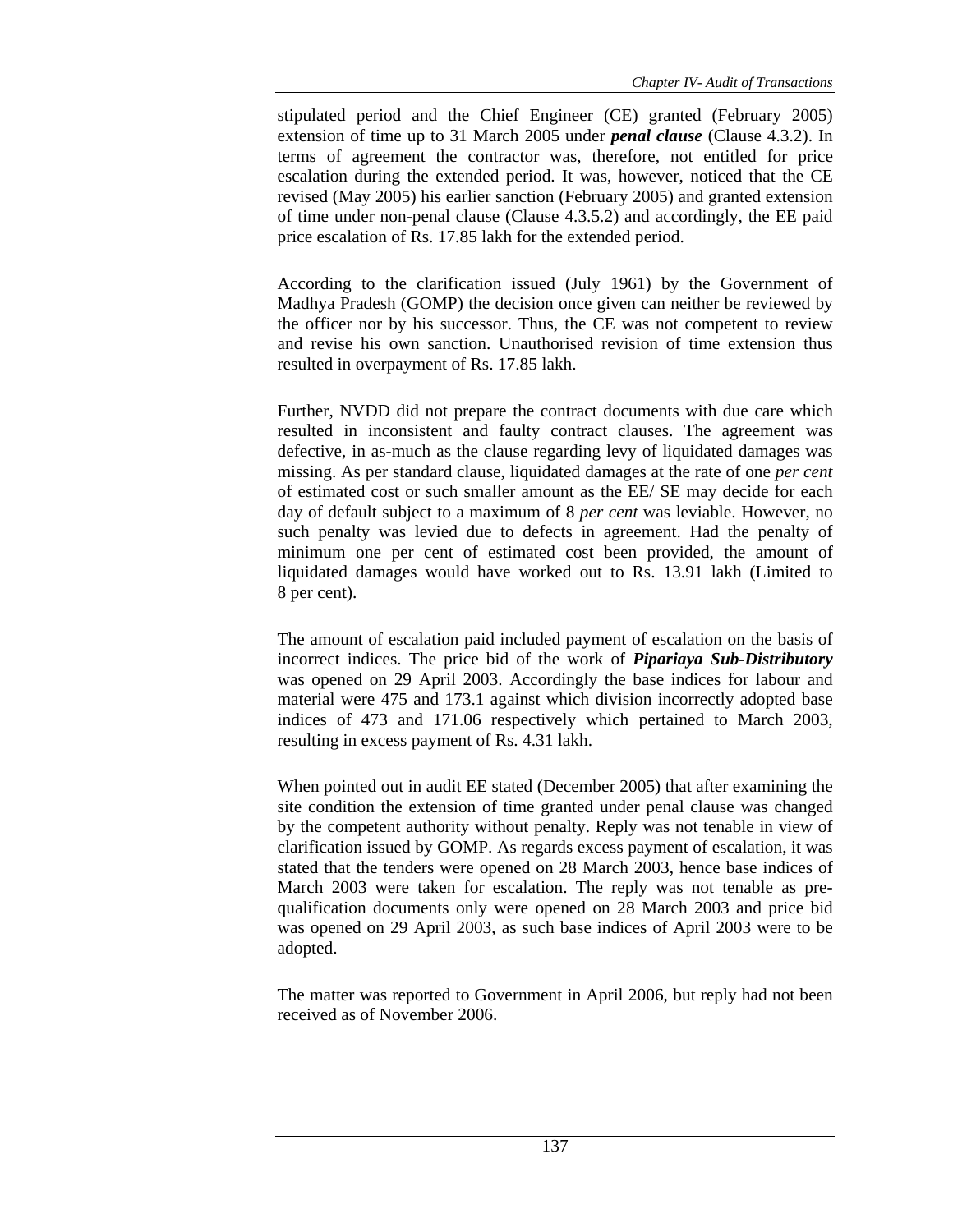### **4.2.2 Recovery of excess payment at the instance of Audit**

# **Payment of watering and compaction twice resulted in excess payment of Rs. 23.55 lakh to the contractor.**

The Executive Engineer (EE), Narmada Development Division No.4, Jabalpur awarded (September 2004) the work of Excavation, Earthwork, Cement concrete lining and structures from RD 36.50 to 42 km of Bargi Right Bank Main Canal to a contractor on item rate tender under agreement No. 3 DL of 2004-05 at a cost of Rs. 21.48 crore for completion within the stipulated period of 9 months excluding rainy season. The work was in progress and the payment of  $19<sup>th</sup>$  R A bill amounting to Rs. 11 crore was made to the contractor in May 2006.

Item 4(a) of the schedule of quantities appended with the agreement provided Earth work (E/W) for bunds and canal embankments as per dam specifications including all lead and lifts of all materials and all other charges, watering and compaction of earthwork at Optimum Moisture Contents (OMC) to achieve dry density not below 90 percent by Sheep Foot Roller (SFR) as per specification and as directed by Engineer-In –Charge. The contractor had quoted the rate of Rs. 50 per cum for this item.

Another item 4(b) provided watering and compaction of earthwork at OMC to achieve dry density not below 90 percent by SFR as per specification and as directed by Engineer-in-Charge. The contractor had quoted the rate of Rs. 22.10 per cum for this item.

From the aforesaid nomenclature of item 4(a) it would be evident that the item was inclusive of watering and compaction in respect of borrowed soil and item 4 (b) was meant for watering and compaction of embankment constructed with soil obtained from canal excavation.

Audit scrutiny revealed (January2006) that contractor constructed canal embankment of 106543 cum from borrowed soil and was paid Rs. 53.27 lakh @ Rs.50 per cum under item 4(a). The contractor also executed 73641 (180184 -106543) cum of E/W with soil obtained from canal excavation. The item of watering and compaction for this quantity was payable at Rs. 22.10 per cum only. However the watering and compaction of 106543 cum borrowed quantity was again included in the total quantity (180184cum) for payment under item 4(b).

Thus watering and compaction for 106543 cum was paid twice. This has resulted in excess payment of Rs. 23.55 lakh (106543 cum x Rs. 22.10 = Rs. 23,54,600 i.e. 23.55 lakh).

Although the Executive Engineer did not accept (January 2006) the Audit objection, the Government, to whom the matter was reported in May 2006, admitted the overpayment and stated (September 2006) that the amount of Rs. 23.55 lakh had since been recovered in June 2006.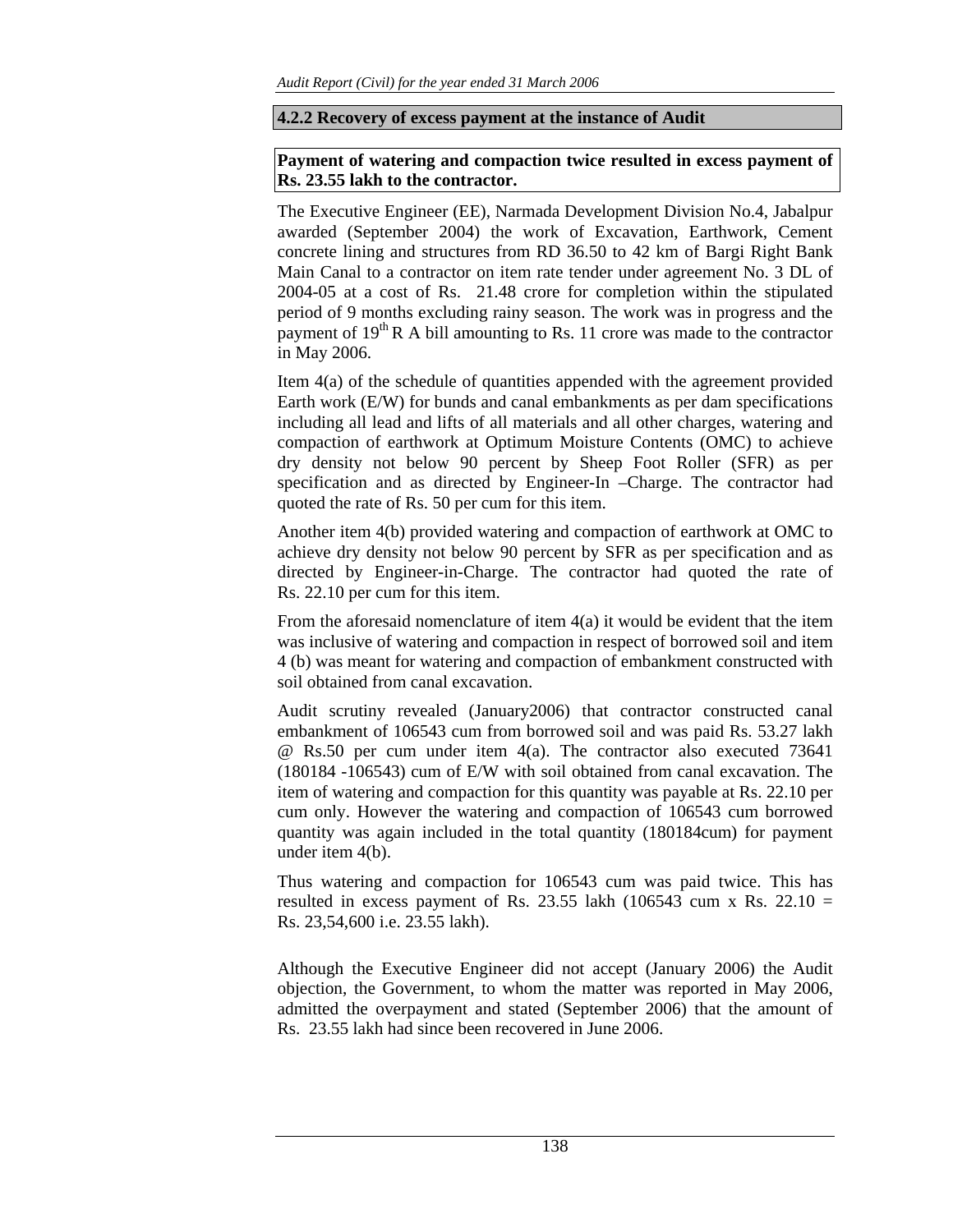### **Public Health Engineering Department**

#### **4.2.3 Over payment due to incorrect application of rate**

**Incorrect application of rate for yield test and development of tube wells by power pumps instead of hand pump resulted in extra payment of Rs. 78.02 lakh.** 

An amendment to Unified Schedule of Rates (USR) in force from May 2002, issued (July 2004) by the Engineer-in-Chief, Public Health Engineering Department, stipulated that yield test and development of tube wells, intended for installation of hand pumps onl**y**, shall be done manually for four hours at the rate of Rs. 75 per tube well.

Scrutiny of the records of six divisions<sup>\*</sup> revealed that in total disregard to the above provision of USR, yield test and development of 3303 tube wells, intended for installation of hand pumps, was carried out through various percentage rate contracts by submersible power pumps instead of hand pumps manually, at the rate of Rs. 2437 (labour for installation of power pumps-Rs. 698, conducting yield test by power pumps for nine hours-Rs. 1143 and labour for taking out power pumps- Rs. 596) per tube well.

Incorrect application of rates in violation of USR, thus resulted in overpayment of Rs.  $78.02^*$  lakh (Rs. 2437 minus Rs.  $75=$  Rs. 2362 per test on an average excluding tender percentage which varies agreement to agreement) to the contractors.

On these being pointed out the Executive Engineers (EEs) stated (January 2006 and May 2006) that payments were made in accordance with the rate of USR applicable and matter would be referred to higher authorities for guidance. The replies were not acceptable in view of amendment issued by the highest authority of the Department.

The matter was reported to the Government in June 2006, reply had not been received as of November 2006.

| $*$ 1.PHE Dn, Betul   | 538 x 2362  | $= 12.70.756$ |
|-----------------------|-------------|---------------|
| 2.PHE Dn. Rewa        | 254 x 2362  | $= 5.99.948$  |
| 3. PHE Dn. Dindori    | 1195 x 2362 | $= 28.22.590$ |
| 4. PHE Dn. Chhindwara | 664x 2362   | $=15.68.368$  |
| 5.PHE Dn. Seoni       | 137*2362    | $= 3.24,000$  |
| 6.PHE Dn Khargone     | 515*2362    | $=12,16,000$  |
|                       |             |               |

 *Total = 78,01,662*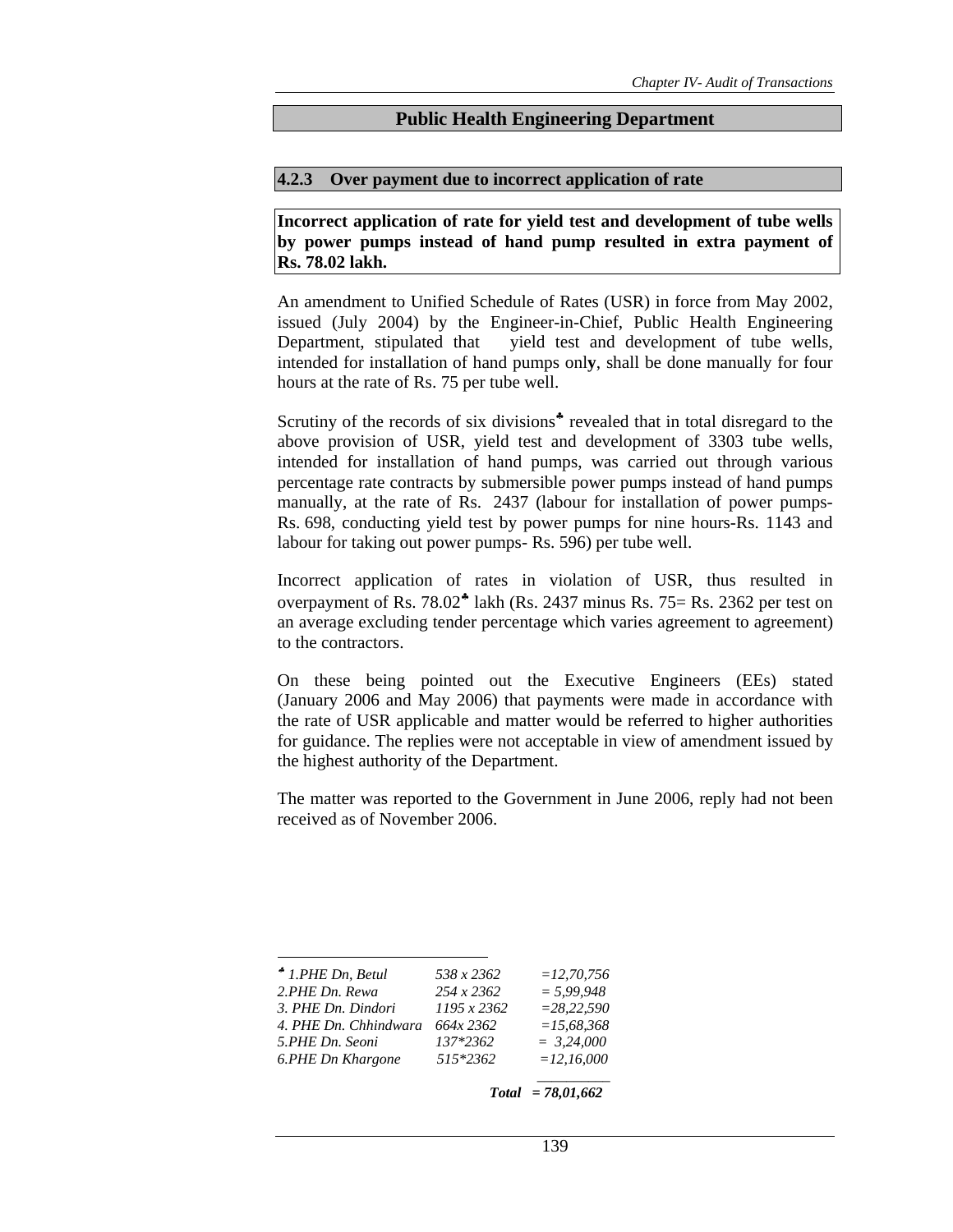# **Public Health and Family Welfare Department**

### **4.2.4 Infructuous expenditure on construction of hospital building on a hilly track**

### **Due to construction of hospital at unsuitable site the intended objective of augmentation of medical facility was not achieved and expenditure of Rs. 3.37 crore on construction proved infructuous.**

To augment the medical facilities at Tehsil level, Government decided (July 1997) upgradation of the existing 30-beded Community Health Centre (CHC), Saunsar, District Chhindwara, to a 100-bedded hospital. The work of construction of hospital building was awarded to the Public Works Department (July 1997). A new building was constructed, around 4 km away from the existing CHC on a hilly track, at a total cost of Rs. 3.37 crore. The building was handed over (January 2003) to the Health Department for utilisation.

A test-check (December 2005) of the records of Chief Medical and Health Officer, Chhindwara (CMHO) and further information collected in May 2006 revealed that despite the Health Commissioner's direction (January 2003) to shift the existing CHC to the newly constructed 100-beded hospital building on priority, the CHC was not shifted to the new building due to lack of facility of water supply, sanitation and approach road. Further, the District Planning Committee (headed by minister in charge of the district) also ordered (January 2003) to continue to run the CHC from the old building in view of difficulty being faced by the public at large. Only X-Ray machine and store was shifted (January 2003) to new building and other departments including OPD were running in old CHC Building.

On being pointed out in audit, CMHO admitted (December 2005) the above facts.

Thus, despite incurring an expenditure of Rs. 3.37 crore and lapse of three years, the intended objective of augmenting medical facilities at Saunsar were not achieved and the expenditure of Rs. 3.37 crore on construction of 100 beded hospital proved infructuous. Further, improper planning as evident from selection of site for new building at a hilly track 4 km away from the existing CHC, lack of proper conveyance, medical facilities being scattered at two different places and non-completion of water supply, sanitation and approach road at the new building increased the inconvenience to the public.

The matter was referred to the Government in March 2006; reply has not been received till date as of November 2006.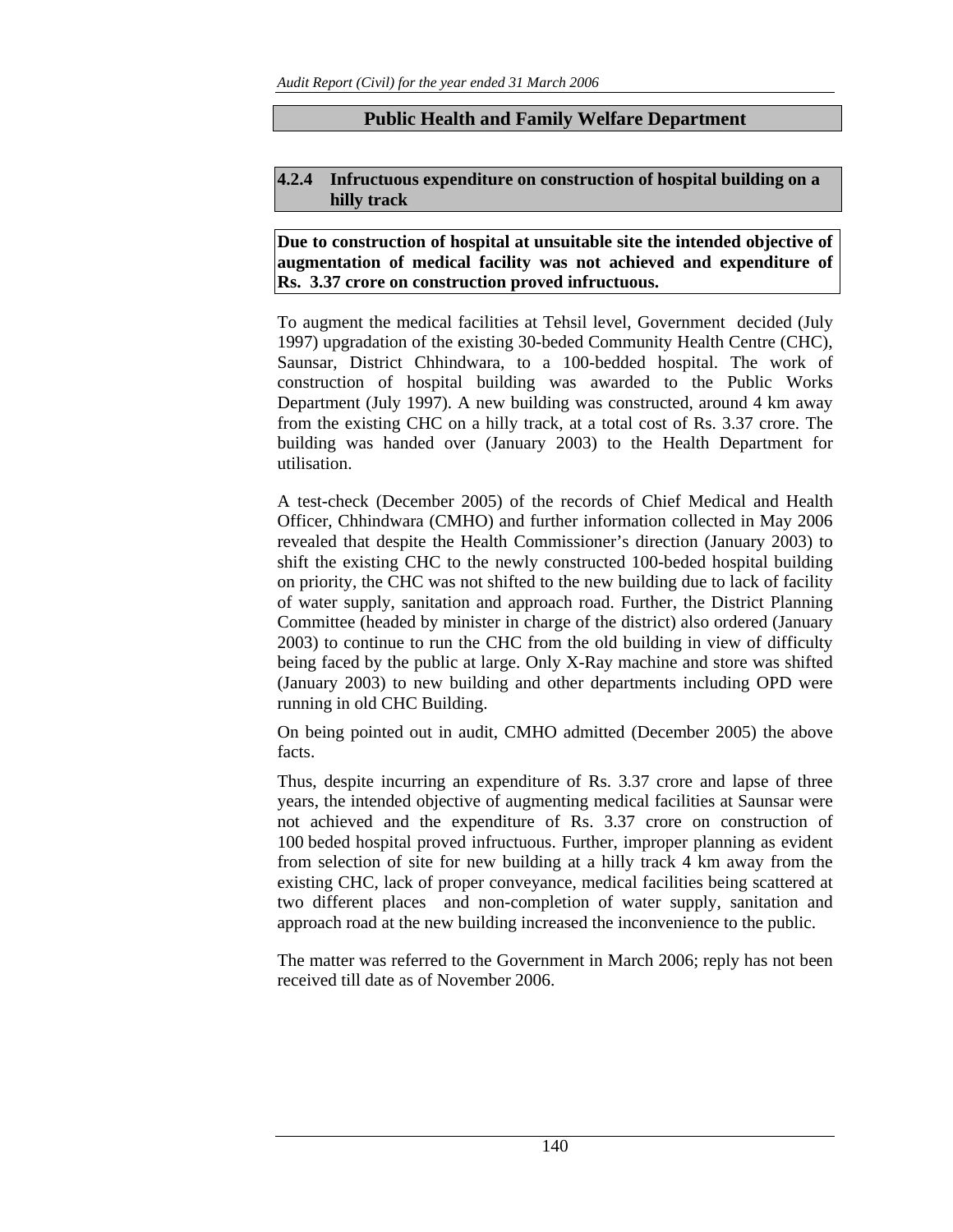### **Public Works Department**

### **4.2.5 Excess payment due to violation of contractual obligations**

**Use of bulk bitumen instead of packed bitumen violated special condition of contracts resulting in excess payment to the tune of Rs. 61.38 lakh to the contractors.** 

With a view to preventing adulteration in the bitumen used in construction / improvement of Black Topped (BT) roads the additional special condition forming part of the contracts stipulated that all bituminous works shall be carried out by using packed bitumen of grade 60/70 only.

Scrutiny in audit of three Public Works Divisions conducted during March 2005 and December 2005 revealed that notwithstanding the above contractual provision, bituminous works such as BT renewal, strengthening and upgradation of various roads were executed through eight item rate contracts, under which the contractors were allowed to use bulk bitumen instead of packed bitumen. Since the cheaper input was provided for execution of these works, the Department was entitled to recover the cost difference from the erring contractors. But except one (EE, Ashoknagar for part quantity), the remaining two Executive Engineers (EE) failed to effect recovery on this account. Use of cheaper input in violation of contract provisions and nonrecovery of cost difference, thus resulted in excess payment of Rs.  $65.90*$ lakh, of which only Rs. 4.52 lakh was recovered by EE, Ashoknagar division.

On these being pointed out in audit, the Executive Engineers of Ashoknagar and Katni Divisions, while admitting the facts stated that appropriate action to recover the amount would be taken after scrutiny, whereas EE, Rajgarh stated (December 2005) that the agreement did not provide for recovery of cost difference due to use of bulk bitumen instead of packed bitumen. The reply, being not in consonance with the provisions of contract, was not acceptable in audit.

The matter was reported to the Government in May 2006, reply had not been received as of November 2006.

# **4.2.6 Overpayment due to incorrect application of rates**

 $\overline{a}$ 

**Incorrect application of rates for backfilling of Hume Pipe Culverts resulted in over payment of Rs. 33 lakh.** 

Ministry of Road Transport & Highways (MORT&H) Specifications for Road and Bridge Works (Fourth Revision- 2001) provided that in construction of Hume Pipe (HP) culverts, two or more pipes required to be laid adjacent to each other shall be separated by a distance equal to at least half the diameter of the pipe subject to a minimum of 450 mm. Trenches shall be backfilled up to

<sup>♣</sup> *PWD (B/R) Dn. Katni-Rs. 33.78 lakh, PWD (B/R) Dn. Rajgarh-Rs. 23.61 lakh and PWD (B/R) Dn.Ashoknagar-Rs. 8.51 lakh= Total Rs. 65.90 lakh (-) Rs. 4.52 lakh recovered = Rs. 61.38 lakh*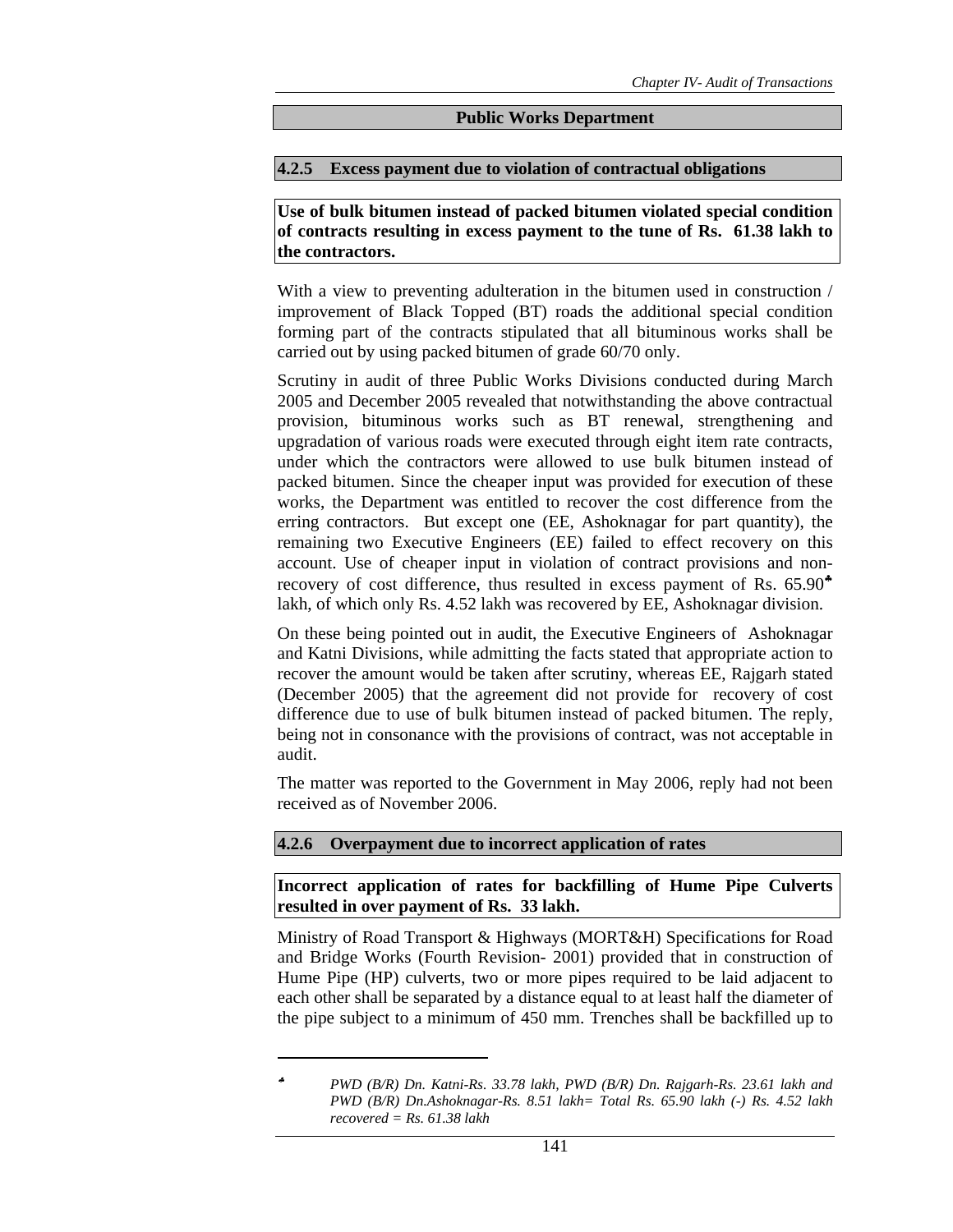300 mm above the pipes immediately after the pipes have been laid and jointing material has hardened. The backfill soil shall be clean, free from boulders, large roots, excessive amounts of sods or the vegetable matter and shall be approved by the Engineer.

Accordingly the Schedule of Rates (SOR) for Bridge Works issued by the Engineer-in-Chief, PWD, provided an item (D-26) for the work of backfilling between abutments and returns, at the rate of Rs. 165 per cum.

During test check (between December 2005 and May 2006) of records of three divisions♠, it was noticed that another item (D-11) of SOR applicable for moorum filling in haunches<sup> $\bullet$ </sup> of arch type major bridges and payable  $\circledR$ Rs. 467per cum. was incorrectly applied for payment of backfilling of 13029.26 cum in Hume pipe culverts which was payable at the rate of Rs. 165 per cum(D-26) . The payment was incorrect because the distance between the two adjacent pipes was minimum 450 mm, and thus there were no haunches. Further, in similar works of HP culverts executed under Pradhan Mantri Gram Sadak Yojana (PMGSY) the payment under item D-11 of SOR was prohibited through a general circular (August 2003) issued by Madhya Pradesh Rural Road Development Authority at the instance of Audit. Incorrect application of rates in Public Works Divisions resulted in overpayment of Rs. 33 lakh<sup>∗</sup> to the contractors.

On this being pointed out, Executive Engineers (EEs) stated (December 2005- May 2006) that the items were executed as per provisions of sanctioned estimates and site conditions. The reply was not tenable because item (D-11) was incorrectly provided in the estimates and sanctioned.

Matter was reported to the Government in June 2006, reply had not been received as of November 2006.

# **4.2.7 Sub-standard execution of work resulting in wasteful expenditure**

**Execution of sub-standard bituminous work led to premature failure of road rendering the entire work wasteful (Rs. 54.36 lakh) besides nonrecovery of extra cost Rs. 62.04 lakh spent by department for restoration of traffic.** 

The work "Improvement of riding quality in km 299 to 306 of National Highway No. 7", was sanctioned (June 2002) by Government of India, Ministry of Road Transport & Highways (MORT&H) for Rs. 2.73 crore. The work was awarded (August 2002) to a contractor on percentage rate contract at 17 per cent below the Schedule of Rate (SOR of August 1999) for completion in four months. However, after executing work valuing Rs. 54.36 lakh, the contractor abandoned the work. The contract was, therefore, rescinded

 $\overline{a}$ 

<sup>♠</sup> *PWD(B/R) Division, Gwalior,Tikamgarh and Balaghat.* 

<sup>♦</sup> *It is the lower part of the flanks of the arch* 

<sup>∗</sup> *PWD (B/R) Dn.Gwalior-Rs. 16.55 lakh, PWD (B/R) Dn. Tikamgarh-Rs. 4.94 lakh and PWD (B/R) Dn Balaghat-Rs. 11.51 lakh= Total Rs. 33.00 lakh*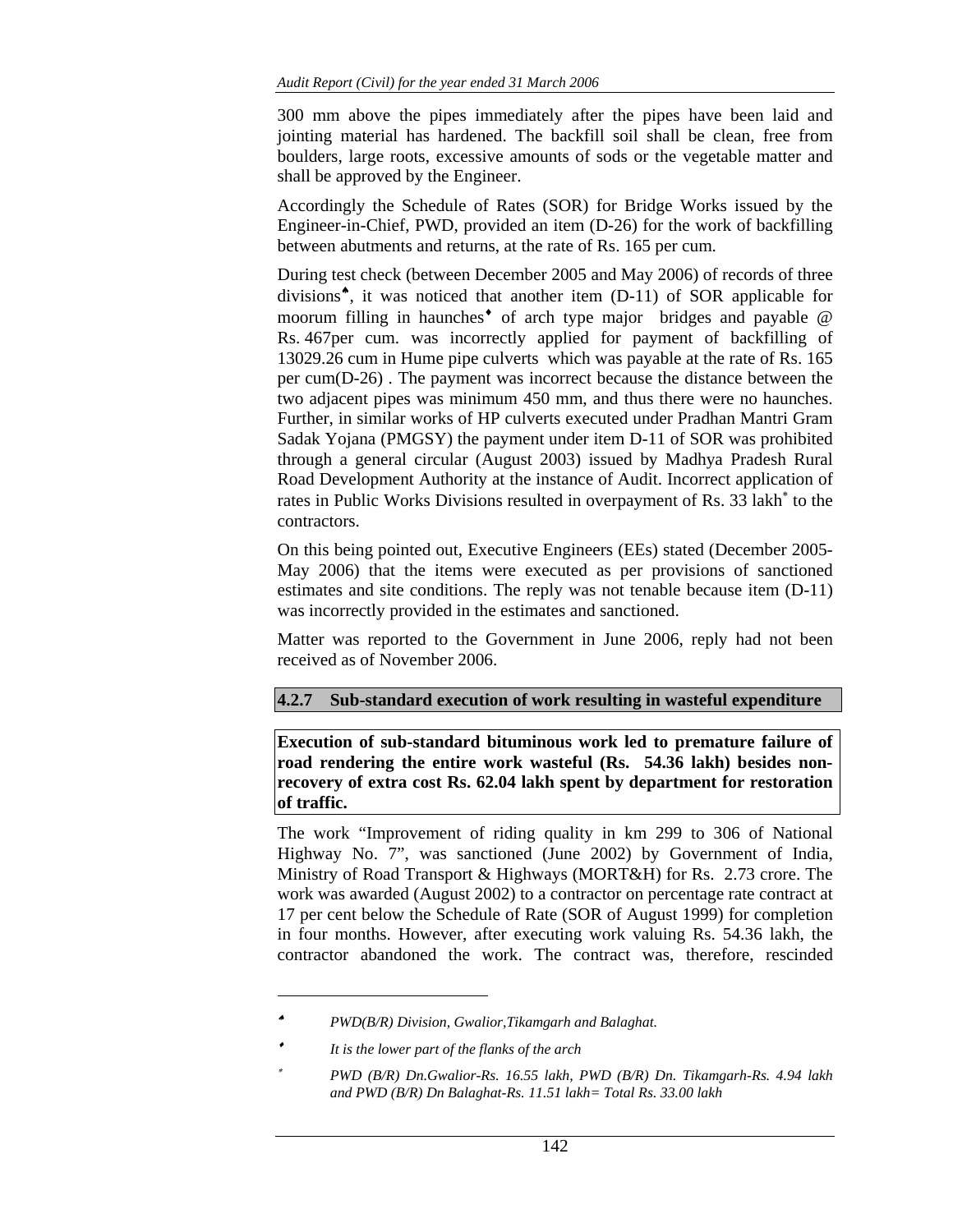(September 2004) by the Executive Engineer, National Highway Division, Katni. Scrutiny in audit (November 2005) revealed the following lapses:

Sanctioned estimate, among other items, included 40 mm thick profile corrective course (PCC) with Bituminous Macadam (BM), 75 mm thick BM in uniform thickness and 25 mm thick Semi Dense Bituminous Concrete (SDBC). MORT&H in its technical note categorically mentioned that since richer specifications are being provided, no deficiency in riding quality shall be acceptable. In case work is executed of inferior quality the agency shall rectify defects without any extra cost.

MORT&H specifications also provide that BM shall be covered either by next pavement course or wearing course within 48 hours. If there is to be any delay, the course shall be covered by seal coat which shall be incidental to the work and shall not be paid for separately.

It was, however, observed that after executing PCC (1713.833 cum) and BM (810.15 cum) the surface was neither covered with wearing course (SDBC) nor was it covered by seal coat before opening the road to traffic. Due to nonadherence to the technical specifications and provisions of sanctioned estimate, the BM layer completely deteriorated. The Superintending Engineer, MORT&H, during his inspection observed (October 2003) that damages transformed into no road condition causing inconvenience to traffic. A joint inspection was also conducted (November 2003) by Principal Secretary, Secretary and Engineer-in-Chief and they also conclusively found that work was sub-standard; hence Engineer-in-Chief rejected the work executed. It was imperative on the part of EE to stop further payment. The EE, however, injudiciously allowed (March 2004) net payment of Rs. 11.12 lakh to contractor towards  $4<sup>th</sup>$  running bill.

Further, rectification of defects was responsibility of contractor but the defects were rectified by Department at a cost of Rs. 62.04 lakh to restore the traffic worthiness of the road. This amount was also recoverable from the erring contractor in terms of contract. Thus, due to non-adherence to specifications and execution of sub-standard work the expenditure of Rs. 54.36 lakh was rendered wasteful.

On being pointed out the Executive Engineer while admitting the facts, stated (November 2005) that the contractor was jailed in connection with some case hence defects were rectified by Department. The fact remains that no action to recover the cost was initiated by the Department.

Matter was reported to the Government in July 2006, reply had not been received as of November 2006.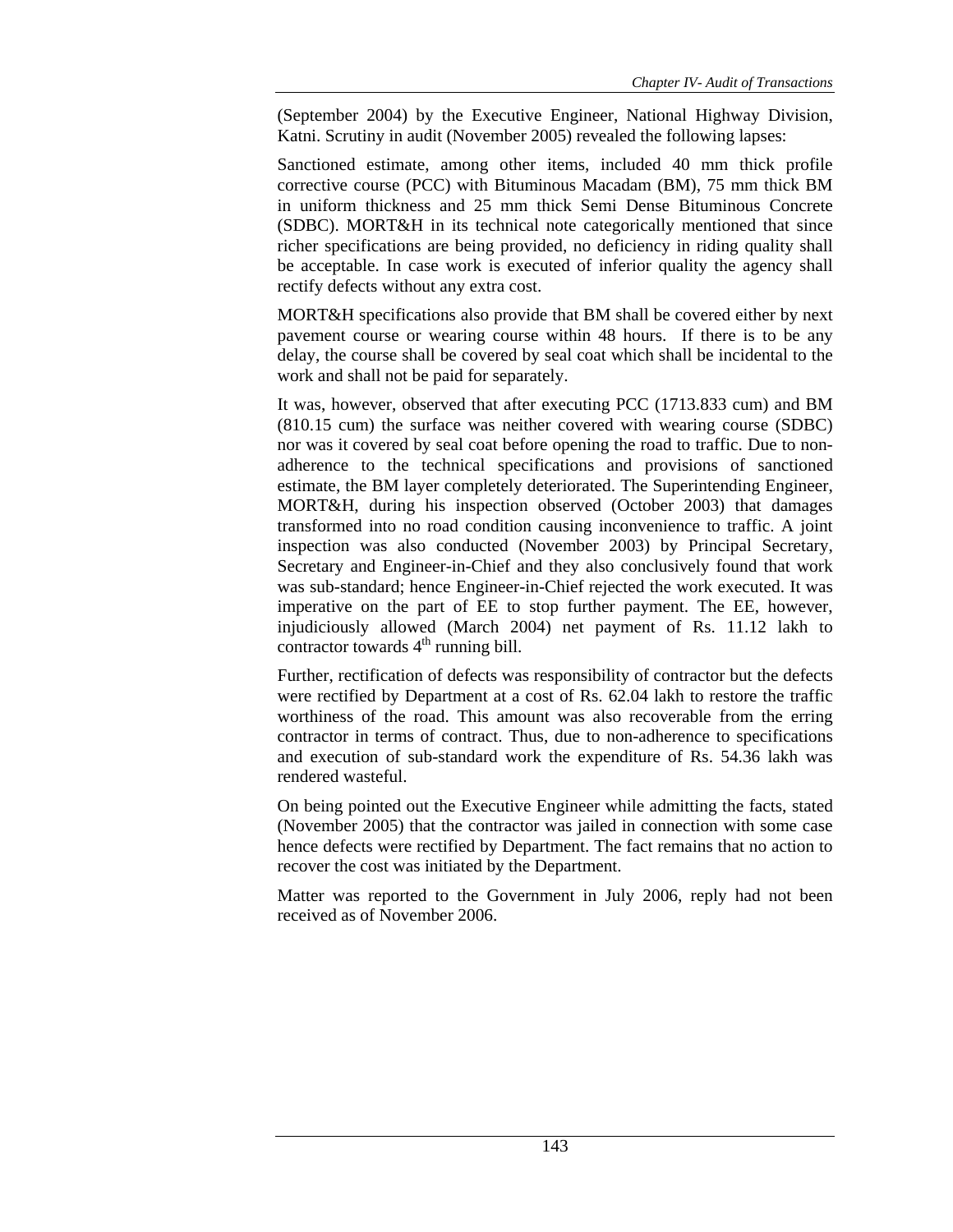### **Scheduled Tribes and Scheduled Castes Welfare Department**

### **4.2.8 Irregular excess expenditure on purchase of uniforms**

**Providing two sets of uniforms to girl students instead of one resulted in irregular extra expenditure of Rs. 24.48 lakh.** 

Government of Madhya Pradesh Scheduled Tribes and Scheduled Castes Welfare Department launched a scheme (2000-01) to provide one set of uniform to Scheduled Caste and Scheduled Tribe girl students studying in first to fifth class.

Test-check of records (June 2005) of Assistant Commissioner Tribal Development (ACTD), Shahdol revealed that the ACTD purchased a total of 27,808 numbers of uniforms (2002-03: 13,124; 2003-04: 14,684) valuing Rs. 48.95 lakh against  $13,904<sup>1</sup>$  number required to be provided to scheduled caste girl students. Thus contrary to the directions of Government, two sets of uniform were purchased and provided instead of one set. This resulted in irregular excess expenditure of Rs. 24.48 lakh.

The ACTD accepted the excess expenditure stating that supply of two sets of uniforms instead of one was irregular. During 2004-05 supply was made as per norms.

The matter was reported to the Government in August 2005; reply had not been received (October 2006).

### **Water Resources Department**

### **4.2.9 Over payment due to incorrect application of rates**

**Contractor executing work of an Earthen Dam was overpaid Rs. 1.14 crore due to incorrect application of rates for excess quantities.** 

The Executive Engineer (EE), Sindh Project Earthen Dam Division, Narvar, Shivpuri awarded (January 1994) the work of *' Construction of 607 m. long Madikheda main earthen dam and Ukaila saddle dam'* to a contractor on an item rate contract for Rs. 25.91 crore (evaluated at 6.39 percent above estimated cost of Rs. 24.35 crore). The stipulated period of completion was 48 months excluding rainy season. The work was however, in progress as of April 2006 and  $84<sup>th</sup>$  Running Account bill of contractor amounting to Rs. 58.08 crore was paid in February 2006.

According to the contract clause, if quantity of any item exceeded by more than 10 percent of the quantities shown in the tender document, the payment for such excess quantity shall be made at the estimated rate of the item, plus or minus the overall tender percentage.

 $\overline{a}$ 

*<sup>1</sup> (Number of SC girls 2002-03: 6562; 2003-04: 7342).*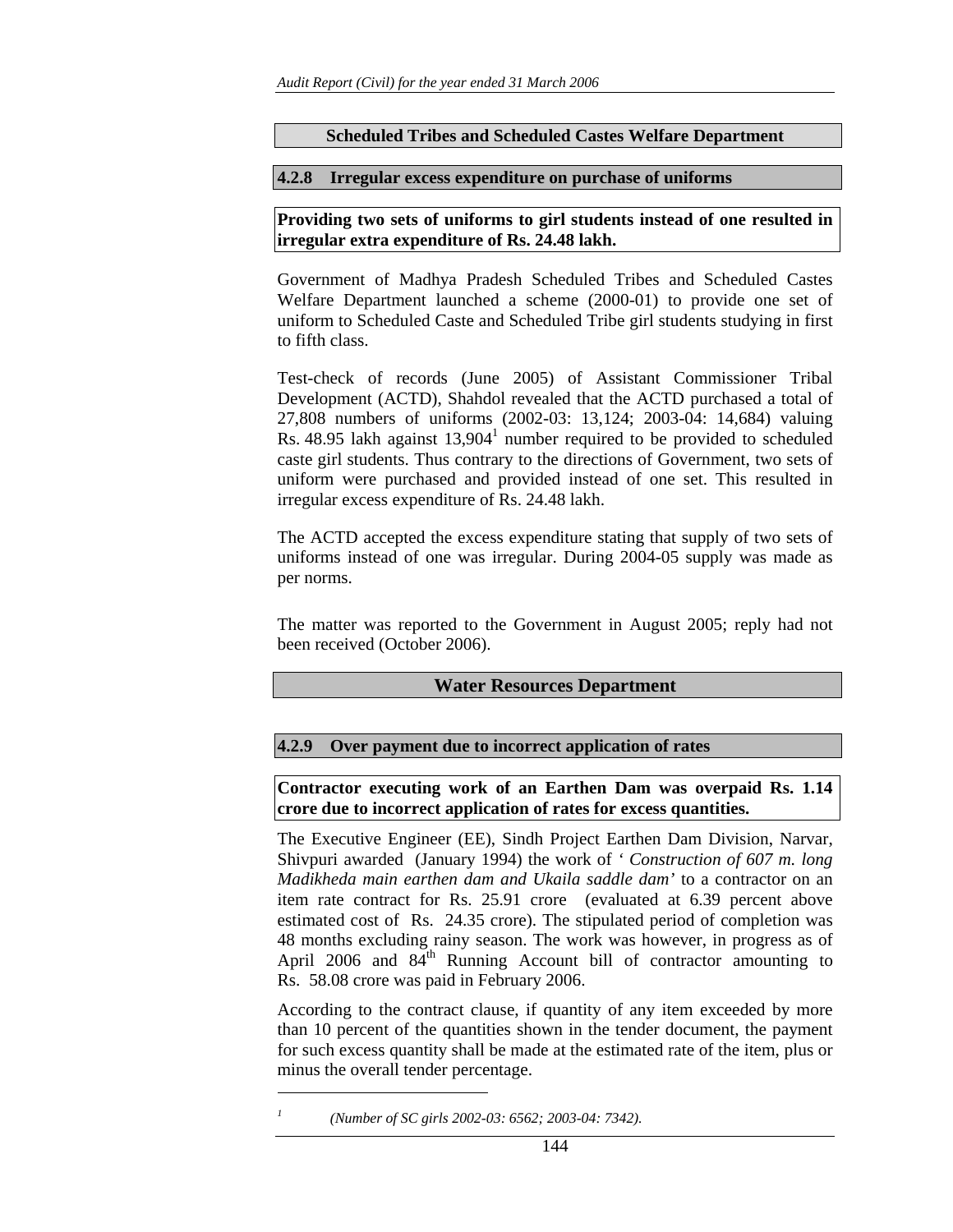Scrutiny in audit revealed that in respect of an item '*Providing vertical Chimney filter,*' the tendered rate was Rs. 225 per cum for the quantity of 44,330.30 cum. The contractor executed  $84,534$  cum. of this item till  $84<sup>th</sup>$ Running Account bill. According to the contract provision 48,763 cum was payable at his tendered rate Rs. 225 per cum and the remaining quantity of 35,771 cum. was payable at the rate of Rs. 96.17 per cum (estimated rate Rs. 90.39 plus 6.39 tender percentage). The contractor was however, paid at Rs. 225 per cum for 57623 cum and @ Rs. 118.71 per cum for 26911 cum quantity, which resulted in excess payment of Rs. 34.08 lakh (including proportionate excess payment of Rs. 16.61 lakh towards price escalation.)

On being pointed out in audit, the EE stated (May 2006) that the relevant clause of agreement regulating payment for quantities in excess of 10 percent was altered by the Chief Engineer(CE); hence payment was made to the contractor at his tendered rate. He further stated that excess payment would be recovered from the contractor if Government disapproves the amendment made by CE. Reply is not tenable as CE was not competent to alter the contract clause which was approved at Government level.

(ii) Another item of contract, '*providing horizontal and inclined filter with 40 mm grade metal and sand*' specified execution of 97,610 cum. During execution the CE instructed the contractor to execute this item of work with 'gravel and sand' in place of '40mm grade metal and sand', but subsequently (January 2003) instructed him to resume execution with '40 mm grade metal and sand'. The drawings approved by the Central Water Commission, New Delhi specified both the options.

Scrutiny in audit revealed that the contractor executed 1,07,344.80 cum of this item with '40 mm metal and sand' representing quantity up to 10 percent over tender quantity and he was paid at his tendered rate of Rs. 180 per cum. However, in respect of 66,454.50 cum representing quantities in excess of 10 percent of tendered quantity, the same was paid erroneously as an ' *extra item*' at the rate of Rs. 172.32 per cum, instead of payable rate of Rs. 110.99 per cum (estimated rate Rs. 104.32 plus 6.39 tender percent). The erroneous payment as' *extra item*' for the scheduled item of work resulted in excess payment of Rs. 79.52 lakh (including proportionate excess payment of Rs. 38.74 lakh towards price escalation).

On being pointed out, the EE stated (May 2006) that as the contractor was facing difficulty in installing stone crusher at the site due to forest area, he was permitted to execute the work with 'gravel' in place of "40 mm graded metal" and the quantity of work executed with the item of 'gravel' was treated as ' *extra item*' and paid accordingly. Reply is not tenable because i) execution with 'gravel' in place of '40 mm grade metal' was permitted owing to contractor's convenience, ii) design approved by CWC New Delhi permitted use of both '40 mm grade metal' or 'gravel', and iii) CE was not competent to sanction extra item rate beyond Rs. 15 lakh as per Government Orders (20 October 1987) specified in the agreement.

The matter was reported to Government (June 2006), reply had not been received as of November 2006.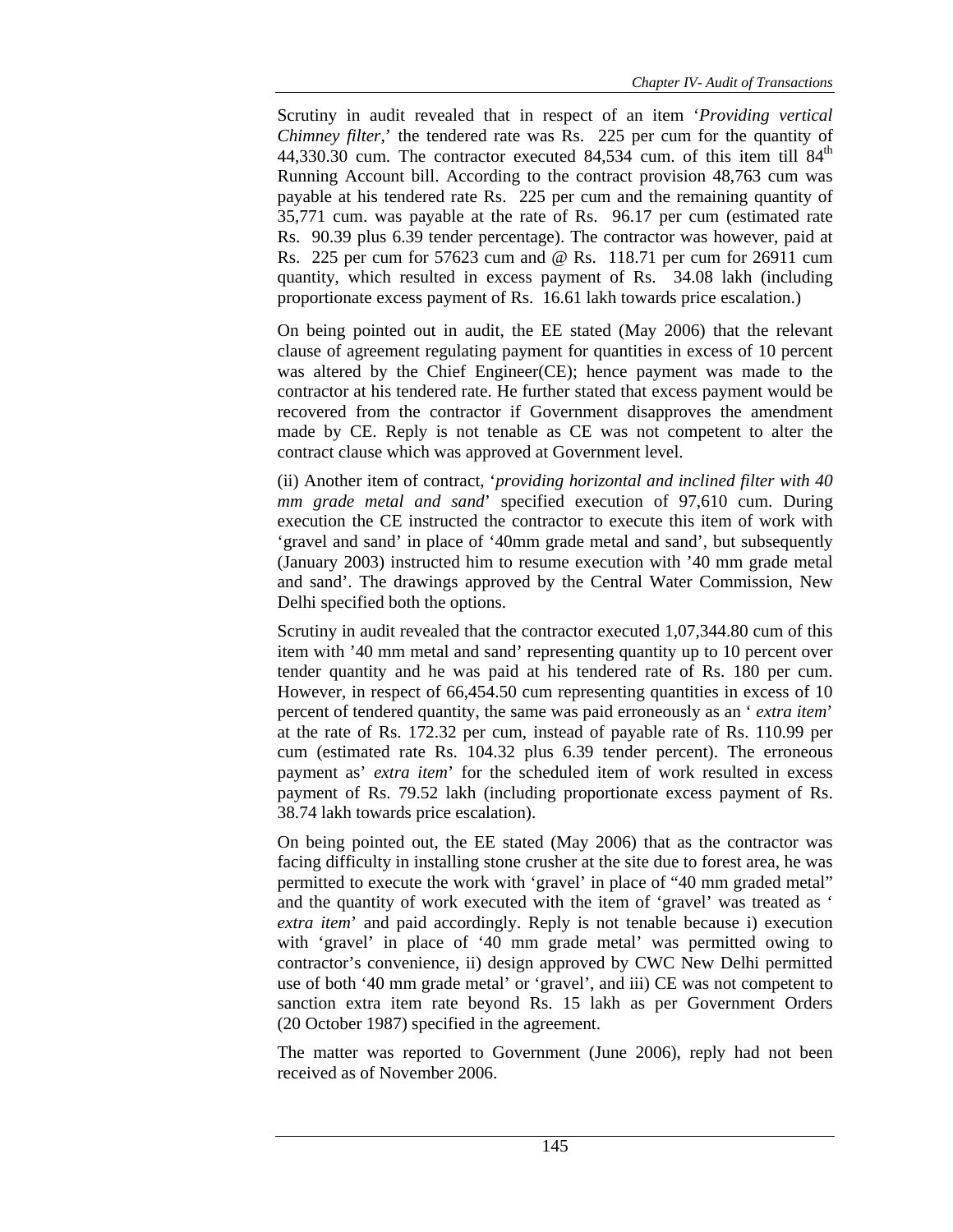#### **4.3 Violation of contractual obligation**

#### **Narmada Valley Development Department**

**4.3.1 Defective terms of contract resulted in loss to the Government and non-recovery of debitable extra cost** 

**Non-invoking of condition for additional security deposit due to unbalanced rates of items of work resulted in avoidable loss of Rs. 37.18 lakh and non recovery of debitable extra cost of Rs. 7.72 crore.** 

The work "Construction of Bargi Right Bank Canal from RD 63 to 72 km", estimated to cost Rs. 26.81 crore was awarded (October 2003) by the Executive Engineer (EE) to a contractor for Rs. 25.27 crore (evaluated at 5.74 *per cent* below the estimated rates) for completion within 12 months from the date of commencement of work. Owing to slow progress and failure to complete the work till June 2005, the contract was rescinded (June 2005) at risk and cost of the defaulting contractor. However, the contractor was paid Rs. 8 crore till June 2005. Scrutiny in audit revealed (December 2005) the following.

According to the terms of the contract, in case the approving authority considers that the tenderer has quoted disproportionately high rates for some items or the tender is unbalanced $\varphi$ , the payment of such items shall be limited to the estimated rates plus or minus overall percentage and the balance payment of such items shall be retained as additional security deposit, which shall be released after completion of entire work. In case of failure to complete the work, the entire additional security deposit shall also be forfeited. The Narmada Valley Development Department (NVDD) also directed (April 1993) that item rate tenders should be accepted with the above stipulations.

Though the contractor had quoted disproportionately high rates for 11 items, and a specific undertaking for retention of additional security deposit was also signed by the contractor (forming part of contract), the contractor was paid at his tendered rates without recovering additional security deposit in respect of items bearing rates higher than the estimated rates.

Had the additional security deposit been retained, the same could have been forfeited upon rescission of contract. Thus, by not invoking the condition, Department foreclosed the opportunity to retain additional security deposit resulting in avoidable loss of Rs. 37.18 lakh, as detailed in **Appendix 4.2**.

After rescission of the contract (June 2005), work left incomplete estimated to cost Rs. 19.17 crore (cost of original contractor Rs. 18.07 crore) was awarded for Rs. 25.79 crore (at 34.54 percent above SOR 1998) in August 2006 to another contractor at the risk and cost of defaulting contractor during November 2005. Thus award of work on unworkable rates led to work being left incomplete and contract had to be terminated midway resulting in

 $\overline{a}$ 

<sup>ϕ</sup> *As per Government NVDD circular dated 21-06-93, if the quoted rate for any item is more than the corresponding estimated rate of those items (plus/minus tender percentage), that rate is treated as unbalanced.*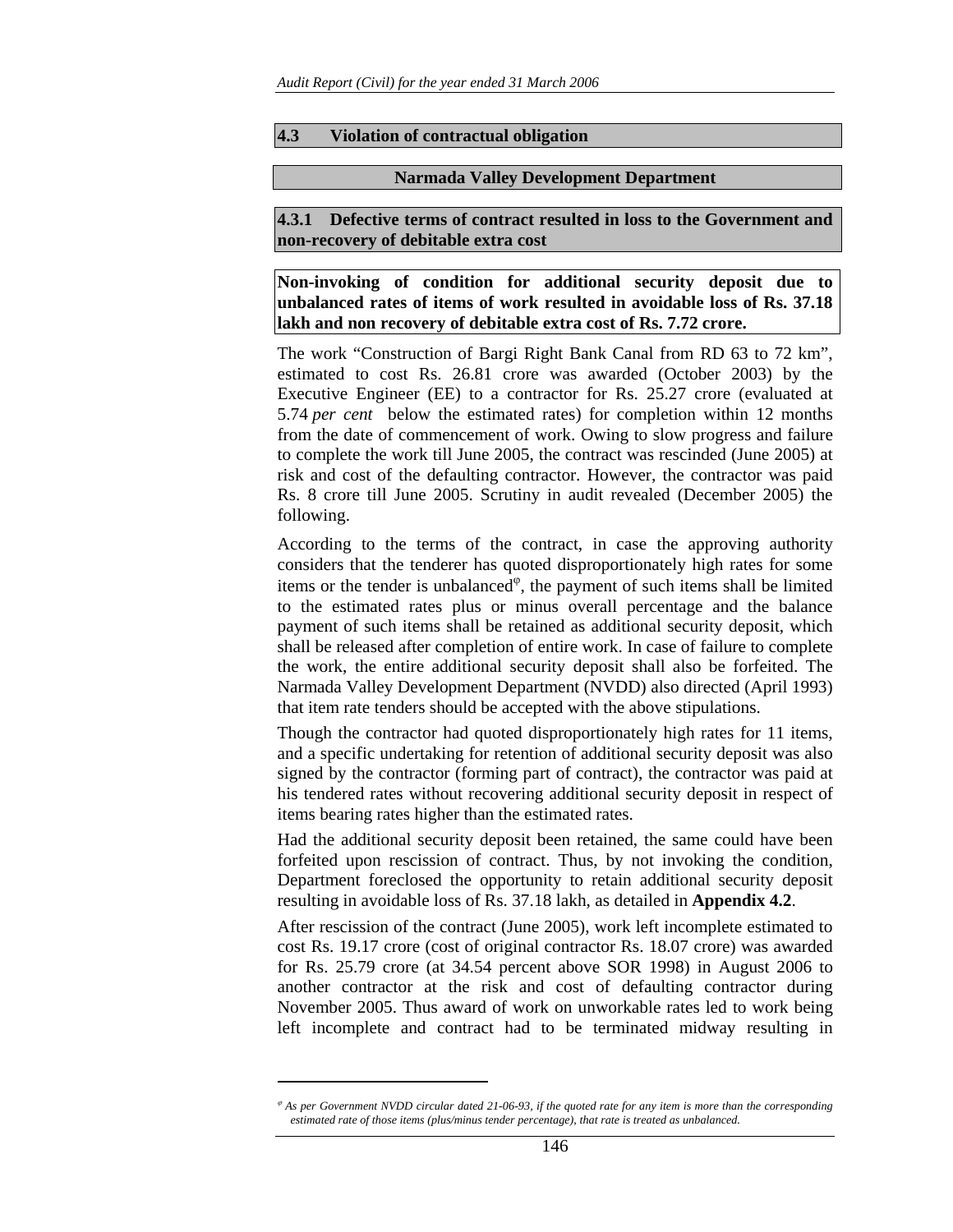debitable extra cost of Rs7.72♣ crore recoverable from erring contractor. However, Department failed to initiate action for recovery of debitable extra cost as of December 2005.

On this being pointed out in audit (December 2005), CE, Upper Narmada Zone, Jabalpur admitted (November 2006) the facts and stated that efforts would be made to effect recovery from the contractor's available deposits and through revenue Recovery Certificate.

The matter was reported to the Government in February 2006, reply had not been received as of November 2006.

#### **4.3.2 Defective terms of contract resulted in undue aid to contractors**

### **Non-recovery of additional security deposit in five contracts resulted in undue aid amounting to Rs. 4.77 crore to the contractors.**

Government of Madhya Pradesh, Narmada Valley Development Department (NVDD) instructed (June 1993) that in item rate tenders, the items for which the contractors had quoted disproportionately high rates, payment for such items should be limited to the estimated rates plus or minus overall tender percentage. The balance payment may be retained as additional security deposit, which would be released only after successful completion of the entire work. If the contractor leaves the work incomplete for any reason; the additional security deposit so retained shall be forfeited to the Government. With a view to safeguarding the interests of the Government this clause was to be incorporated invariably in all the tenders.

Notwithstanding the above instructions and also in contravention to clause 3.47 appearing in other tender documents of the department, it was observed that this condition was not found included in five contracts for construction of Indira Sagar Project main canal being executed under Narmada Valley Development Divisions No.8 and 21, Sanawad and Division No.32 Barwaha. As a result, NVDD foreclosed opportunity to recover Rs. 4.77 crore from five contracts as detailed in **Appendix 4.3.**

NVDD did not prepare the contract documents with due care, which resulted in inconsistent and faulty contract clauses. Missing contract terms with regard to retention of additional security deposit provided extra financial assistance to the contractors affecting the economy of the project.

On these being pointed out in audit, the Executive Engineers (EEs) stated that there was no provision in the agreements to recover additional security deposit for unbalanced rates of items of work. The replies were not tenable because non-inclusion of such clause was against the instructions of the Government to safeguard its interests.

The matter was reported to the Government in August 2005; reply had not been received as of November 2006.

l ♣ *Estimated cost of balance work: Rs.19.17 crore Cost of original contractor (5.74%below) 18. 07 crore Cost of subsequent contractor(34.54% above) 25.79 crore Debitable extra cost 7.72 crore*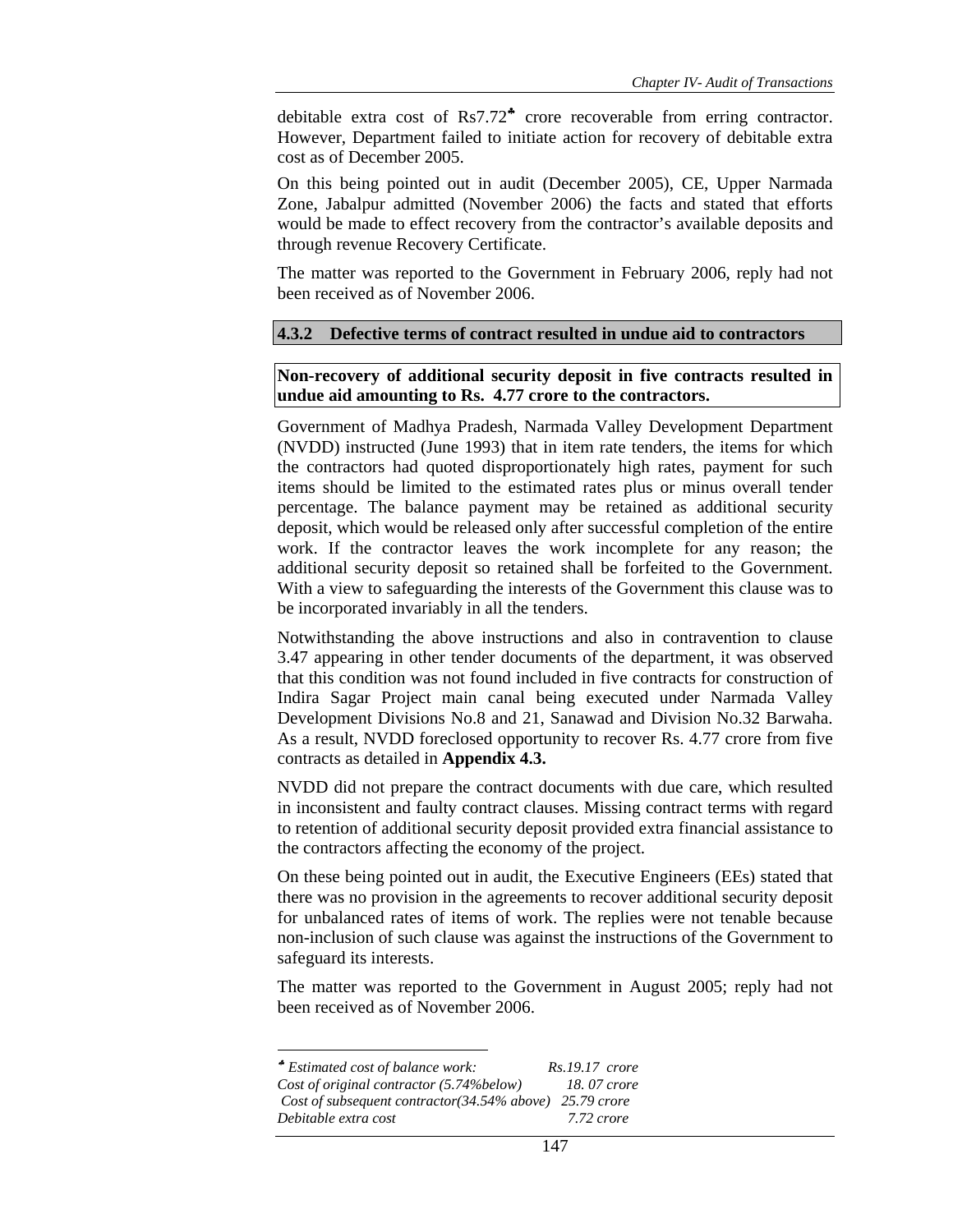#### **4.3.3 Non-recovery of royalty charges**

**Unauthorised extraction of minor mineral without payment of royalty charges Rs. 1.45 crore in advance and failure of the department to recover the same from contractors.** 

Clause 4.3.36.2 of agreement provided that, the royalty charges for extracting the minor minerals<sup>★</sup> for Government work will be paid by the contractor as per rules and amount so recovered shall not be refundable to the contractor. According to MP Minor Mineral Rules 1996, the contractor is required to obtain the permission from District Collector for extraction of minor-minerals for the use in Government works after depositing royalty charges in advance and amount so deposited shall not be refundable to the contractor. The Government (NVDD) also instructed (October 2002) that tenders should be invited with above stipulations.

Test check of records of two Divisions of Rani Avanti Bai Sagar Project (RABS)♣ revealed that the contractors executing works on four agreements neither obtained permission of the Collector, Jabalpur for extraction of minor minerals nor deposited the royalty in advance.

Despite specific request by Collector, Jabalpur (August 2005) and repeated instructions (August 2005 to January 2006) issued by the Executive Engineers (EE), neither the contractors deposited the royalty charges amounting to Rs. 1.45 crore $\sqrt{\ }$  to the Mining Department nor EEs deducted royalty charges from the payments of their running bills in respect of minor minerals extracted and used in Government works.

On being pointed out in audit both the EEs, stated (December 2005) that the final bills of the contractors would be paid only after receipt of royalty clearance certificate. EE, Rehabilitation division, Bargi Hills further stated that soil was used by the contractor as Cohesive Non-swelling (CNS) layer for which no royalty was payable.

The replies were not in consonance with the rules because the contractors having failed to deposit royalty charges in advance, it was imperative on the part of the EEs to recover the royalty from the contractor's running bills to ensure proper and timely flow of revenue to the government. Further, the reply of the EE, Rehabilitation Division Bargi Hills that soil was used as CNS on which no royalty is recoverable is also not tenable because soil of swelling characteristic cannot be used as CNS and as per clarification  $(9<sup>th</sup>$  August 2005) issued by the Collector, Jabalpur, royalty @ Rs. 15 per cum is chargeable even on Kankar mixed yellow soil which was inter-alia used in these works.

The matter was reported to Government (May 2006); reply had not been received as of November 2006.

l

♣ *Rehabilitation Dn., Bargi Hills, Jabalpur and Distributory Division, Patan, Jabalpur* 

| $\sqrt{\ }$ Item | <i>Ouantity (cum.)</i> | Rate/cum.        |              | Amount          |
|------------------|------------------------|------------------|--------------|-----------------|
| Moorum           | 712497                 | <i>Rs.</i> 15.00 |              | Rs. 106.90 lakh |
| Sand             | 56197                  | Rs. 25.00        |              | Rs. 14.05 lakh  |
| Metal            | 81500                  | Rs. 30.00        |              | Rs. 24.45 lakh  |
|                  |                        |                  | <b>Total</b> | Rs. 145.40 lakh |

<sup>♠</sup> *Sand,Morrum,Metal and Granular soil*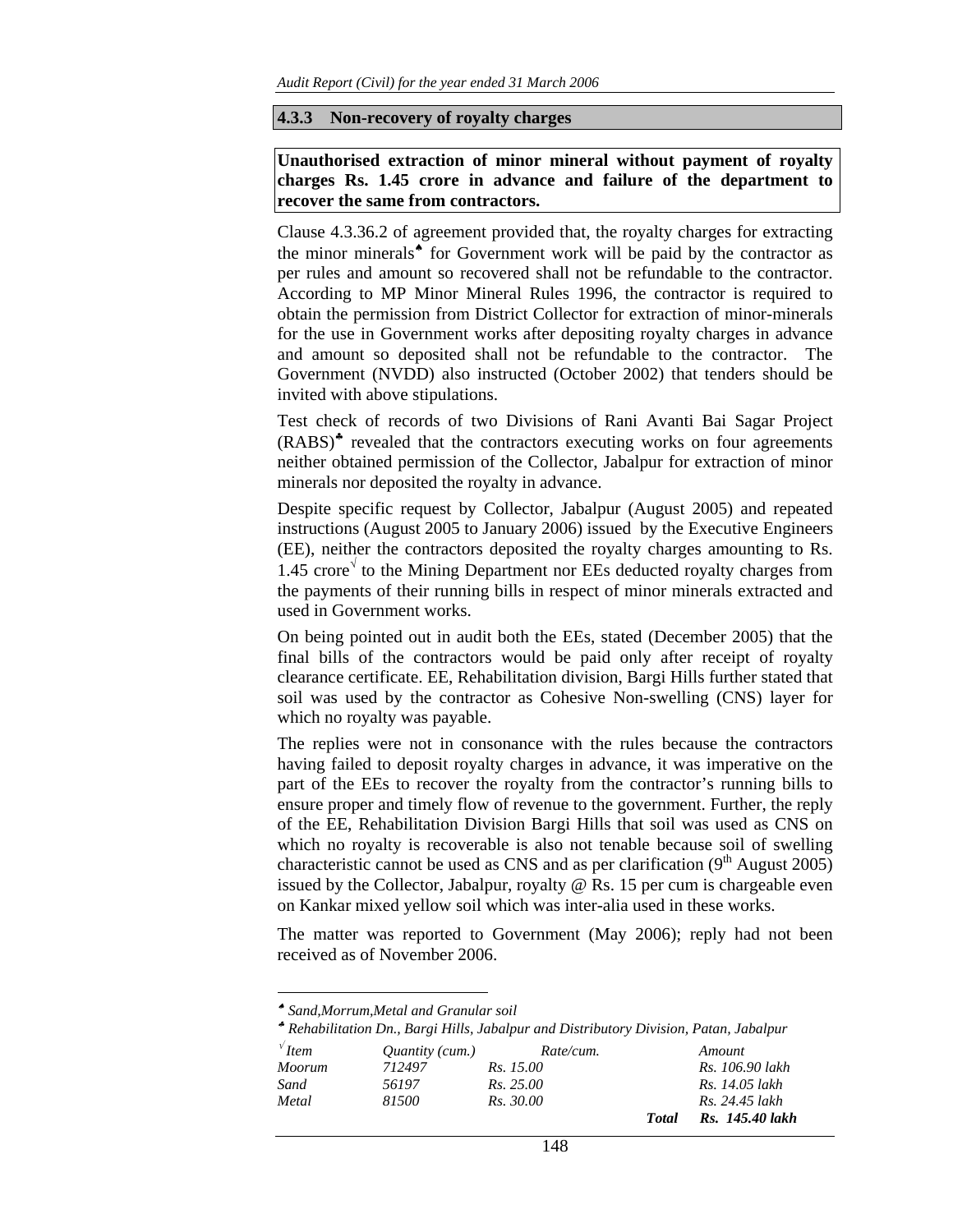### **Public Health Engineering Department**

### **4.3.4 Violation of contractual obligations and sub-standard execution**

### **Non-recovery of an amount of Rs 53.80 lakh towards cost of hard rock and payment of Rs 11.36 lakh towards work which was not done.**

Construction of earthen dam with side spillway across Bebus river for Sagar Augmentation Water Supply Project, Sagar was entrusted (February 1998) to a contractor on item rate contract for Rs. 18.09 crore to complete the work within 32 months including rainy season. The work had been completed and  $56<sup>th</sup>$  & final bill of the contractor for an aggregate amount of Rs. 19.54 crore with net amount of Rs. 67.06 lakh was pending (May 2005) for payment. Scrutiny in audit revealed the following inconsistencies:

According to the agreement hard rock excavated by the contractor, was to be issued at the rate of Rs. 40 per cum. The contractor excavated 183593.758 cum hard rock which was issued to him for bonafide use on works. It was however, noticed that as against recoverable amount of Rs. 73.44 lakh, Rs. 19.64 lakh were only recovered leaving a balance of Rs. 53.80 lakh.

Further, item of excavation in hard rock paid to the contractor at the rate of Rs. 120 per cum included the work of stacking of rock excavated. The contractor, however, did neither stack the rock nor was the rate for item proportionately reduced while making payment. Thus, the contractor was allowed payment of Rs. 11.36 lakh at the rate of Rs. 6.19 per cum for stacking work not actually done.

On being pointed out, the Executive Engineer while admitting (April 2005) the facts of non – stacking assured to recover the amount. As regards recovery of cost of hard rock, he stated that entire quantity of rock excavated was issued but recovery has been made for the quantity utilized. The reply was not tenable in view of the provisions of contract.

Matter was reported to the Government in June 2005 reply had not been received as of November 2006.

#### **4.4 Avoidable expenditure**

### **Housing and Environment Department**

#### **4.4.1 Avoidable expenditure**

**Avoidable expenditure of Rs. 35.37 lakh on maintenance in developed colonies not handed over to Municipal Corporation.** 

In compliance to notification issued by the Government of MP, Housing and Environment Department (March 1991), the Madhya Pradesh Housing Board (MPHB) issued orders (April 1991) to all the Executive Engineers (EEs) that the colonies having roads declared as 'Lok Marg' under section 42(1) of MPHB Rules 1972, should be handed over to Municipal Corporation/Local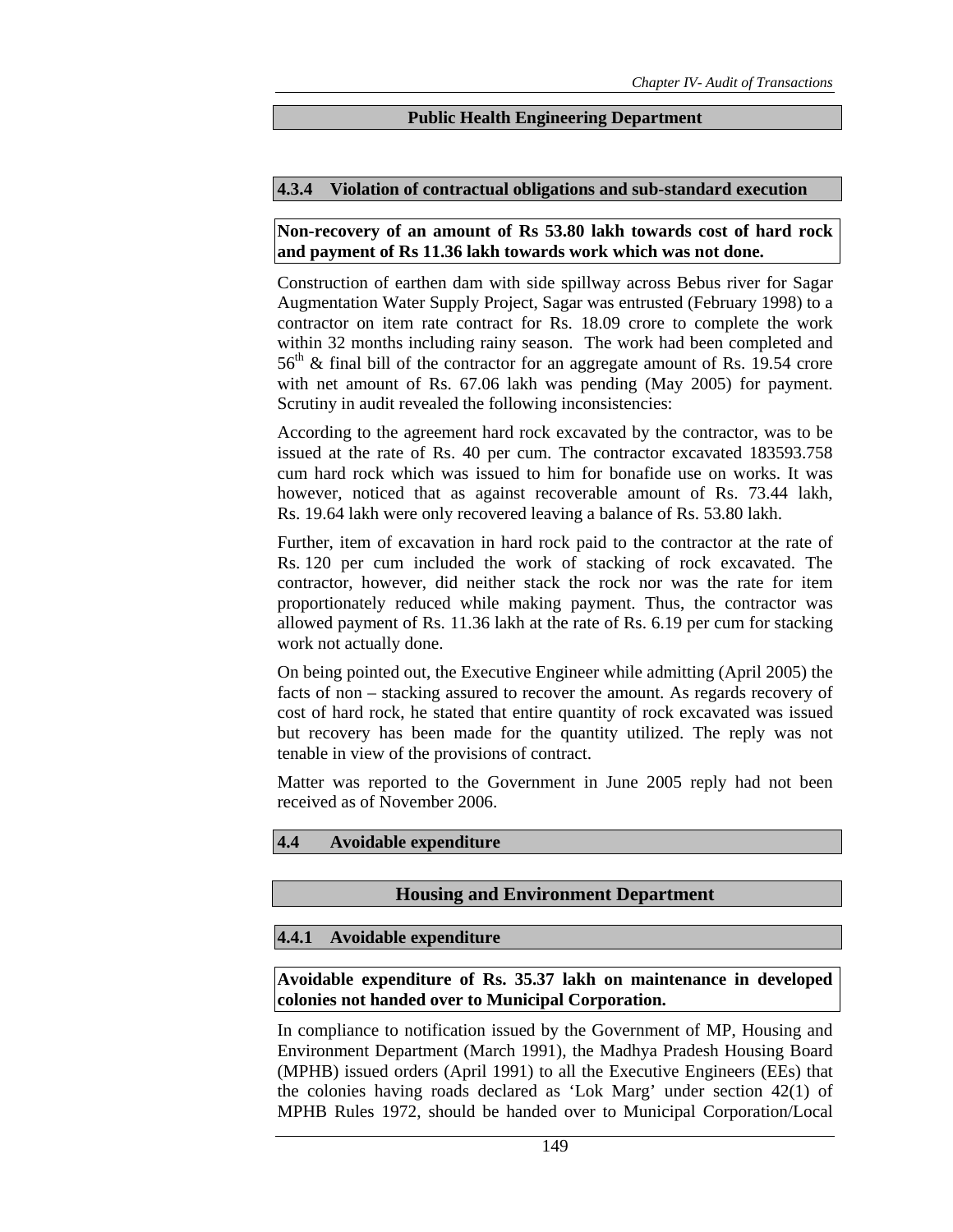bodies and no further expenditure should be incurred from May 1991 onwards on maintenance in these colonies.

A test check of records of EE, MPHB, Division No.1, Gwalior (December 2005) and EE MPHB Division No.1 Bhopal (October 2006) and further information collected (November 2006) revealed that the colonies (Madhav Nagar, Gwalior and Kohefiza Bhopal) having roads declared as 'Lok Marg' by the Government of Madhya Pradesh vide notification (March 1991) were not handed over to Municipal Corporation Gwalior and Bhopal even after a lapse of 15 years. The expenditure on maintenance in these developed colonies was still being incurred by the MPHB and the actual expenditure from 2001-02 to 2005-06 worked out to Rs. 35.37 lakh. (Gwalior: Rs. 12.35 lakh; Bhopal: Rs. 23.02 lakh.)

The Commissioner, MPHB stated (July 2006) that even after repeated correspondence to handover these colonies, the officers of Municipal Corporation were not extending the desired cooperation, as such the colonies could not be handed over and the Board had to incur expenditure on maintenance of these colonies.

Thus, lack of coordination between MPHB and Municipal Corporation led to avoidable expenditure of Rs. 35.37 lakh on maintenance of these colonies in contravention to Government notification (March 1991) and MPHB orders (April 1991).

The matter was reported to Government in February 2006; reply had not been received (November 2006).

### **Public Works Department**

# **4.4.2 Unwarranted execution of surface dressing and tack coat resulted in avoidable expenditure**

**Execution of surface dressing and tack coat on granular surface followed by bituminous base and wearing courses was unwarranted and contrary to the specifications resulting in avoidable extra expenditure of Rs. 47.66 lakh.** 

Ministry of Road Transport and Highways (MORT&H) specifications provide for various types of bituminous base or wearing courses for road works. Surface Dressing is one of the wearing courses used for surfacing of granular base course. The Rural Roads Manual published by Indian Road Congress (IRC:SP:20-2002) also provides that surface dressing is an age-old technique of surfacing roads, which has been continually modernized in recent years. The merits of this type of construction which mainly seals granular surface are:

- binder ensures water proofing of base layer as well as fixation of aggregates and prevents further oxidation of old surface;
- aggregates serve to ensure contact between the traffic and pavement and provide skid resistant surface.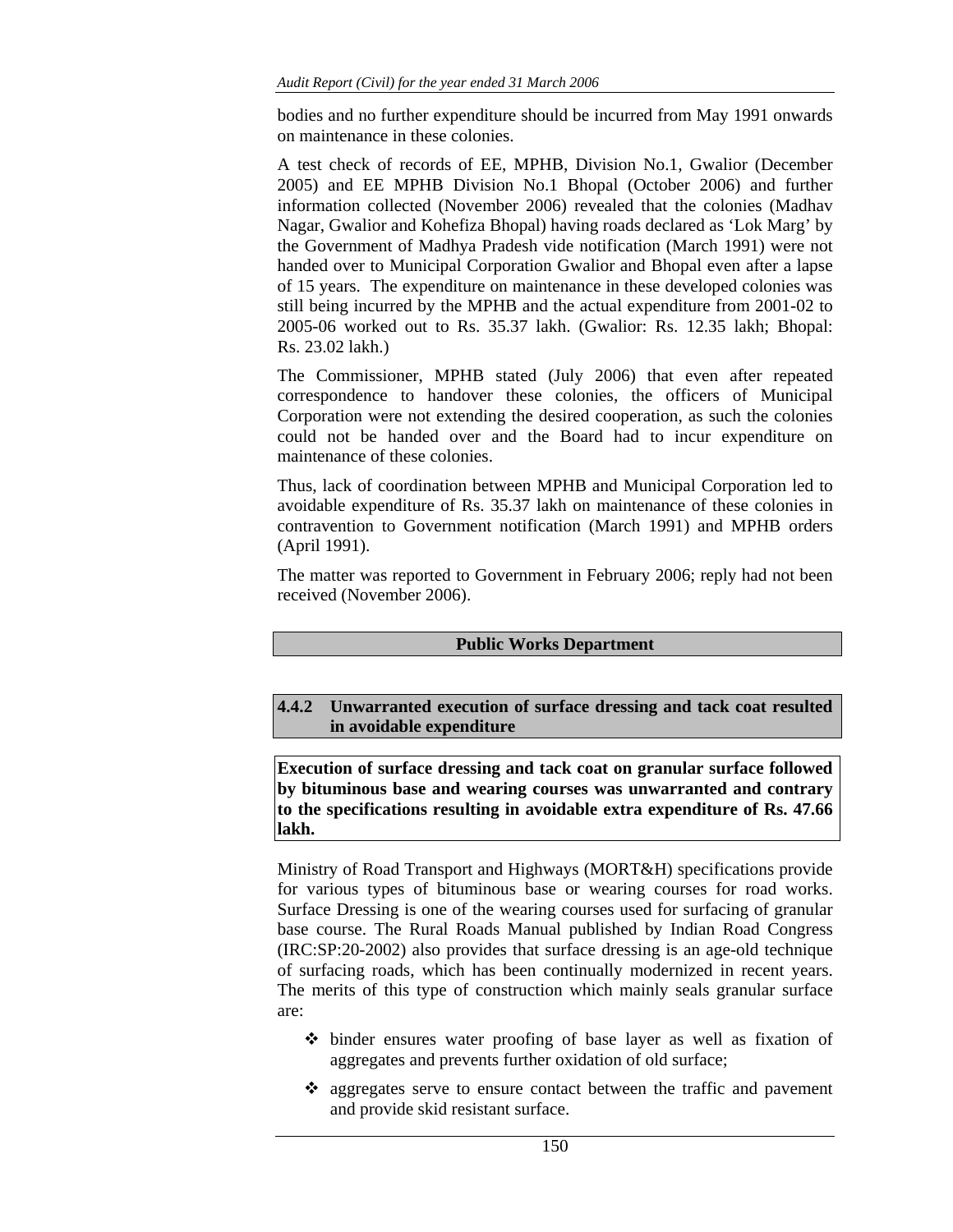If, the granular surface (Water Bound Macadam) is to be strengthened by Bituminous Macadam (base course) followed by Semi Dense Bituminous Concrete (wearing course), Surface Dressing is not required as per technical specifications. The Chief Engineer, PWD, Rewa Zone, issued (November 2003) orders to delete surface dressing from all road works in his zone, where Bituminous Macadam (BM) and Semi Dense Bituminous Concrete (SDBC) were provided in the estimates and the agreements for ongoing works.

Scrutiny in audit (September 2005), however, revealed that in total disregard to the above instructions, Surface Dressing over 189663.08 sqm area costing Rs. 47.66 lakh<sup>\*</sup>, followed by BM & SDBC, was got executed under the two agreements by Executive Engineer (EE), PWD Division, Satna, Execution of surface dressing prior to BM & SDBC was not only unwarranted but also was contrary to the instructions and specifications.

The matter was reported to the Government in October 2005. Government stated (October 2006) that single coat Surface Dressing was provided and executed in accordance with Guidelines issued by Engineer-in-Chief in September 2001. The reply is not acceptable as the Guidelines were not in conformity with the MORT&H specifications adopted by State Government.

### **Water Resources Department**

### **4.4.3 Avoidable expenditure due to defective planning**

**Failure to take timely corrective measures for foundation treatment led to avoidable expenditure of Rs. 79.37 lakh on escalation.** 

Central Soil and Material Research Station (CSMRS), New Delhi conducted (July 1990) Plate Jacking, Shear and Anchor Pullout tests at Gulab Sagar (Mahan) Project, District Sidhi. The report on these tests clearly indicated weak zone at foundation block requiring foundation treatment before taking up further execution of work. Thereafter the work remained closed for about 10 years.

In total disregard to the above report and even without taking up remedial measures for foundation treatment, the balance work "Masonry dam and its appurtenant works" of the project estimated to cost Rs. 14.40 crore was awarded (November 2002) to a contractor for Rs. 13.71 crore (evaluated at 5.06 per cent below estimated cost) for completion in 20 months ( up to 17 July 2004). The work was in progress and time extension up to 30 June 2006 was granted (July 2005) on the grounds that hair cracks were observed in previously executed work for which necessary tests had been conducted by Central Water Commission (CWC) and Geological Survey of India (GSI).

 $\overline{a}$ 

*Total = Rs. 47.66 lakh* 

<sup>•</sup> *Agt.No.235/02-03- Surface Dressing 62143.08 sqm @ Rs. 22/- (13.85 % above)= Rs. 15.56 lakh* 

<sup>•</sup> *Agt. No.152/02-03, Surface Dressing-127520.00 sqm @ 21.34 (17.95 % above)=Rs. 32.10 lakh*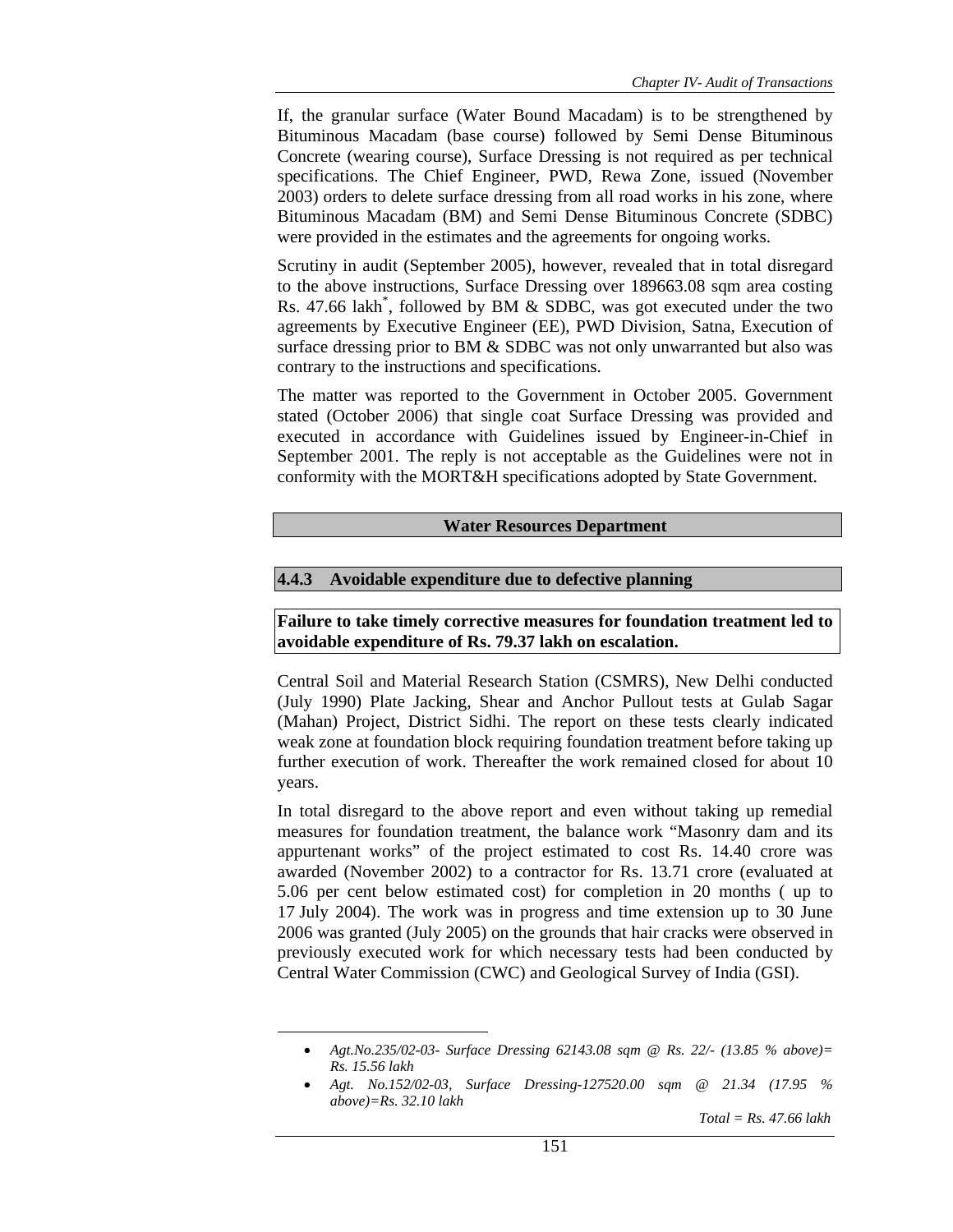CSMRS reminded (January 2005) that the project authorities were already having reports on tests conducted by them in July 1990 and *in-situ* testing at present is not required. Thus, defective planning by project authorities and failure to take corrective measures in time delayed the work abnormally resulting in avoidable expenditure of Rs. 79.37 lakh on escalation in extended period.

On being pointed out, the Executive Engineer stated (September 2005) that after execution of agreement hair cracks were seen in old work and after inspection by CWC and GSI, the drawings for foundation treatment were provided which delayed the work.

Reply was not tenable because problem of existence of weak zone in foundation was already in the knowledge of the authorities since 1990, for which timely remedial steps, before awarding of works, were not taken by the Department. Consequently during execution when these defects again came to notice the work completion period had to be extended and escalation was paid which could have been avoided.

Matter was reported to the Government in April 2006, reply had not been received as of November 2006.

# **4.5 Idle investment/blockage of funds / Diversion of funds**

# **Jail Department**

# **4.5.1 Blocking of funds**

l

### **Lack of proper planning resulted in blocking of Rs. 28 lakh allotted for installation of powerlooms in Jails.**

The scheme of modernisation of Prison Administration included establishment of power looms in Central Jails for production of cloth in Jails for use of prisoners. Government of India released (March 2002) Rs. 14 lakh towards 50 per cent Central share for installation of powerlooms at three Central Jails (Bhopal, Sagar and Satna). The State Government provided (February 2003) matching contribution of Rs. 14 lakh for purchase of 12 powerlooms and its accessories from its own budgetary resources.

Test-check (December 2005) of the records of the Inspector General of Prisons, M.P. Bhopal revealed that Rs. 28 lakh meant for purchase of 12 Powerlooms was kept (March 2003) under Civil Deposits. Jail Headquarters Bhopal placed the orders (March 2005) with Madhya Pradesh Laghu Udyog Nigam Bhopal (MPLUN) for establishment of 11<sup> $*$ </sup> powerlooms (Bhopal : 4; Sagar:3; and Satna : 4) within 45 days. The amount of Rs. 28 lakh was withdrawn from Civil Deposit and deposited (March 2005) into Personal Deposit Account of MPLUN. The MPLUN intimated (July 2005) that

<sup>♣</sup> *Against 12 powerlooms supply order for only 11 powerlooms were placed as per availability of fund.*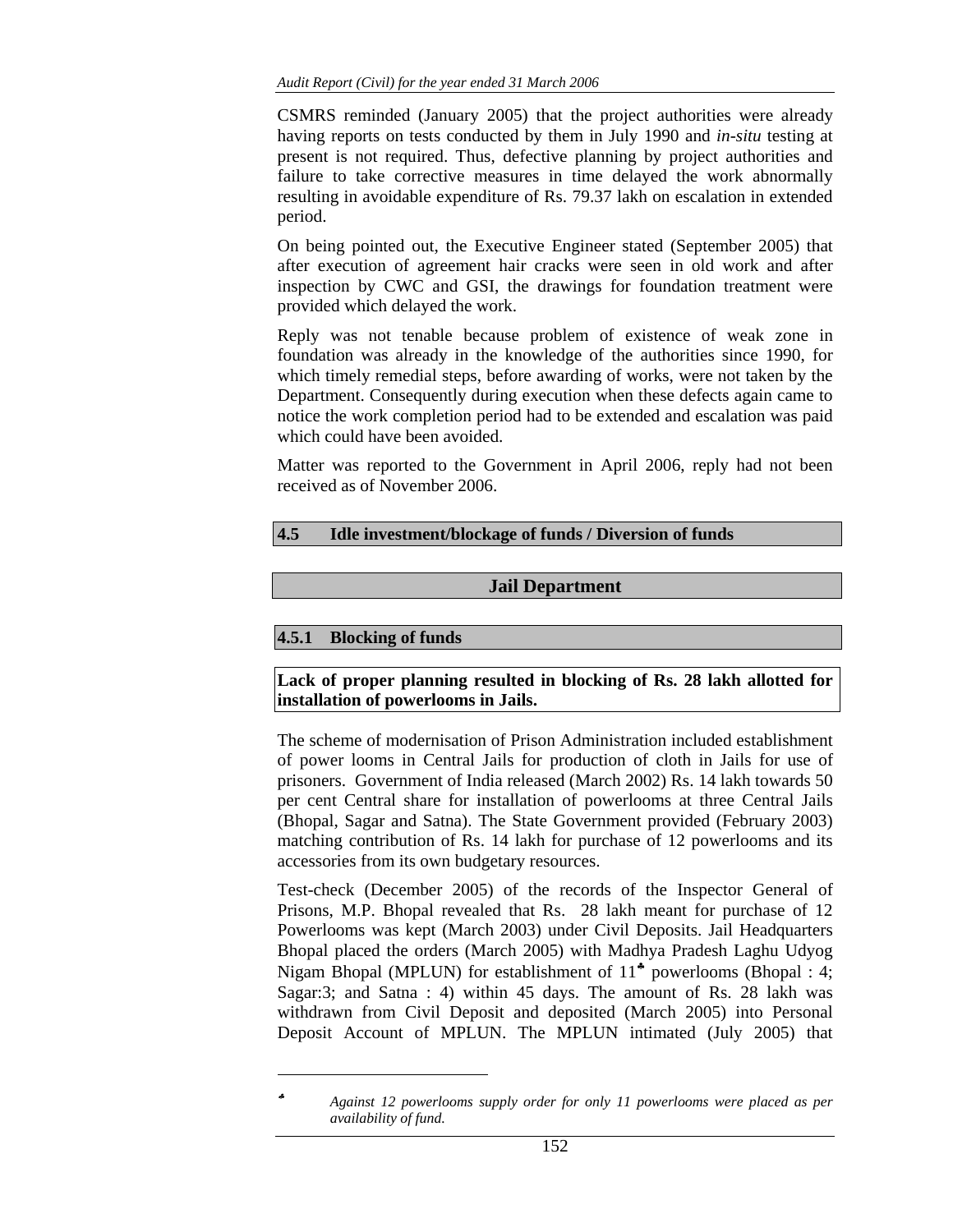powerlooms could not be installed because arrangements such as shed/ platform/ power connection were not found ready. Due to non-availability of sufficient space at Central Jail, Sagar, it was decided (September 2005) to install the powerlooms at Central Jail, Rewa. Although looms were installed at Bhopal in May 2006, the installation of powerlooms at Central Jail Satna and Rewa was not commenced as the infrastructure developed by Jails for powerlooms was found inadequate by technical experts of the firm and technical inspection of powerlooms installed at Bhopal was not done (October 2006).

On this being pointed out in Audit, Inspector General of Prison intimated (October 2006) that the delay in placing order was due to non-availability of MPLUN/ DGSD rates for supply of powerlooms and MPLUN is pursuing with the firm to install the loom at other places. The reply was not tenable because due to lack of planning, powerlooms could not be installed though a period of four years has elapsed. Besides blocking of funds due to noninstallation/commissioning of powerlooms the object of the scheme was also not achieved.

The matter was referred to Government in February 2006; reply had not been received (October 2006).

# **Medical Education Department**

# **4.5.2 Idle outlay on medical equipment**

**Medical equipment worth Rs. 3.50 crore were purchased without ensuring availability of staff for making them functional.** 

Directorate of Medical Education Bhopal (Madhya Pradesh) purchased imported medical equipment and supplied for immediate installation and use thereof for treatment of patients in newly established Sanjay Gandhi Memorial Hospital at Rewa.

Test-check of records (October 2005) of Superintendent Medical College, Rewa revealed that during the year 2000-02 medical equipment (Brechy Therapy Machine, Cobalt 60, Dosimeter, Pitutary Surgery Complete Set and Laminoctomy and Lumber dissectomy Set) worth Rs. 3.50 crore were purchased by the Directorate of Medical Education, Bhopal for Sanjay Gandhi Memorial Hospital, Rewa. The purchased medical equipment was for immediate installation and proper use thereof. Although equipment were installed during 2001-2003 but could not be put to use due to non-availability of technical staff (October 2006). Non-functioning of the installed medical equipment resulted in idle expenditure on purchase of these medical equipment and patients were deprived of the desired medical care thereby defeating by purpose of procurement of the equipment.

On this being pointed out in Audit, Superintendent stated (October 2005 and November 2006) that due to vacant posts of technical staff and Assistant Professor Neuro surgery being on deputation in other institution who could not join back, these equipment could not be put to use.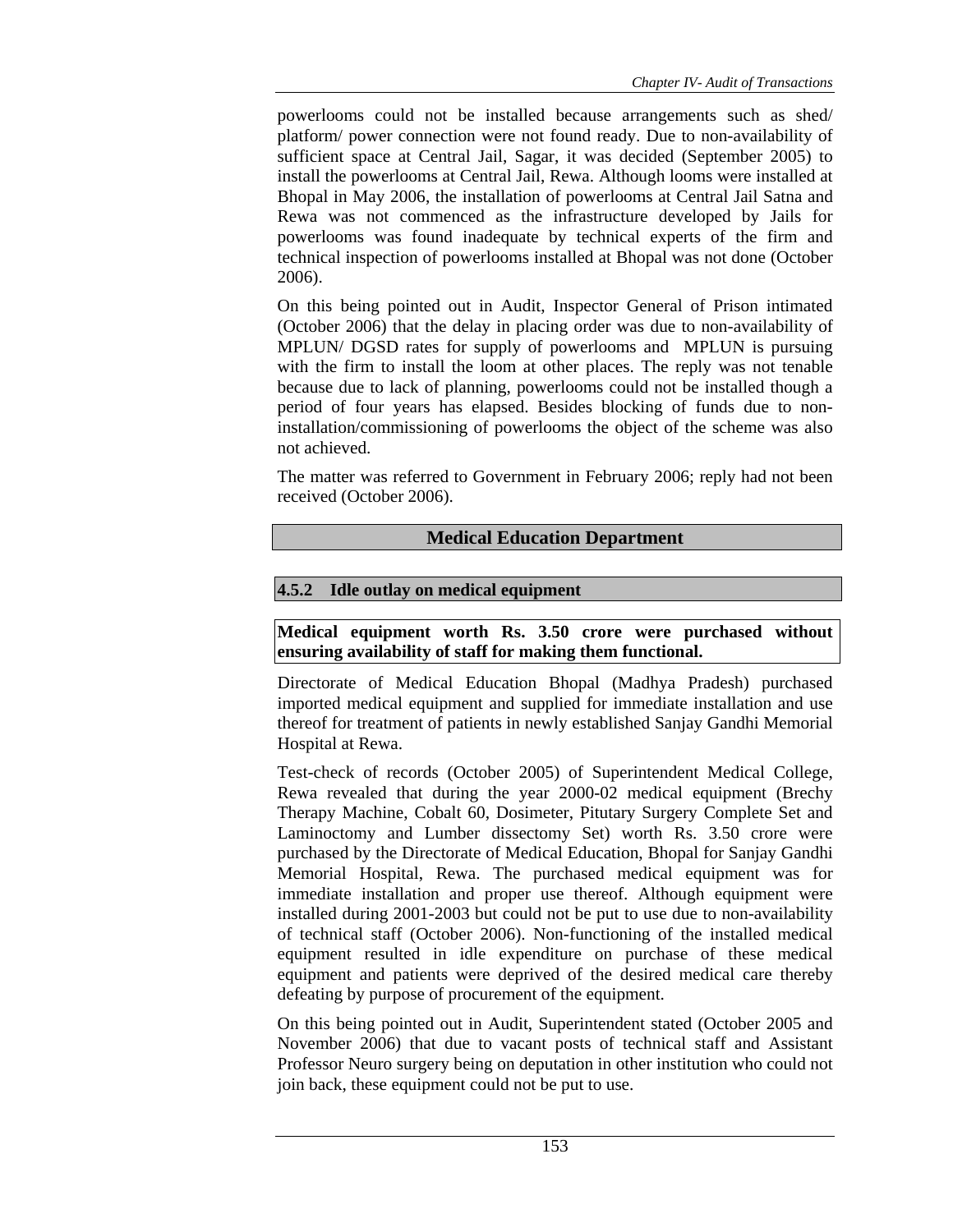The matter was reported to Government in February 2006; reply is still awaited (October 2006).

# **Scheduled Tribes and Scheduled Castes Welfare Department**

# **4.5.3 Diversion of untied fund for procurement of utensils**

# **ACTD Dindori diverted Rs. 69.60 lakh from untied funds for procurement of utensils.**

Government of Madhya Pradesh, Panchayat and Rural Development Department being the State Coordinator for midday meal programme decided (February 2004) to introduce revised arrangement for midday meal under which cooked food was to be served to children in the schools. GOI was to provide wheat and rice at cent percent grant basis and other material, fuel and labour required for cooking was to be met by State Government from its own budget as well as from untied funds.\* Purchase of utensils from untied fund was not permissible. However, non-recurring expenditure on procurement of utensils, Gas chullaha etc was to be met from the school grant of Rs. 2000 per year available from Rajiv Gandhi Shiksha Mission.

Test-check (January 2006) of records of Assistant Commissioner Tribal Welfare Dindori revealed that Chief Executive Officer Jila Panchayat Dindori allocated Rs. 69.60 lakh out of untied fund to ACTD Dindori for purchase of mid day meal material through Shikshak Palak Sangh. ACTD Dindori in turn diverted the whole amount and issued cheques in favour of Block Education Officers to deposit the amount at Rs. 5000 per school in the banks accounts of Palak Shikshak Sangh for purchase of utensils for midday meal scheme. The utilisation of untied funds of Rs. 69.60 lakh for the purpose of purchase of utensils was against the norms fixed for utilisation of untied funds. Further funds for purchase of utensils was already provided under Rajiv Gandhi Primary Education Mission. This resulted in diversion of untied funds for procurement of utensils for mid day meal scheme.

On this being pointed out in Audit while reasons for diversion were not intimated, the ACTD replied (January 2006) that position of utilisation of funds is being ascertained from the units.

The matter was reported to the Government in July 2006; reply has not been received (October 2006).

l *\**

Untied funds (Anabaddha Rashi) are provided to meet the expenditure on petty works of local importance such as construction of bridges, culverts and stop dam, drinking water arrangement, incomplete works under DPAP, construction of residential accommodation for doctors in remote localities, etc.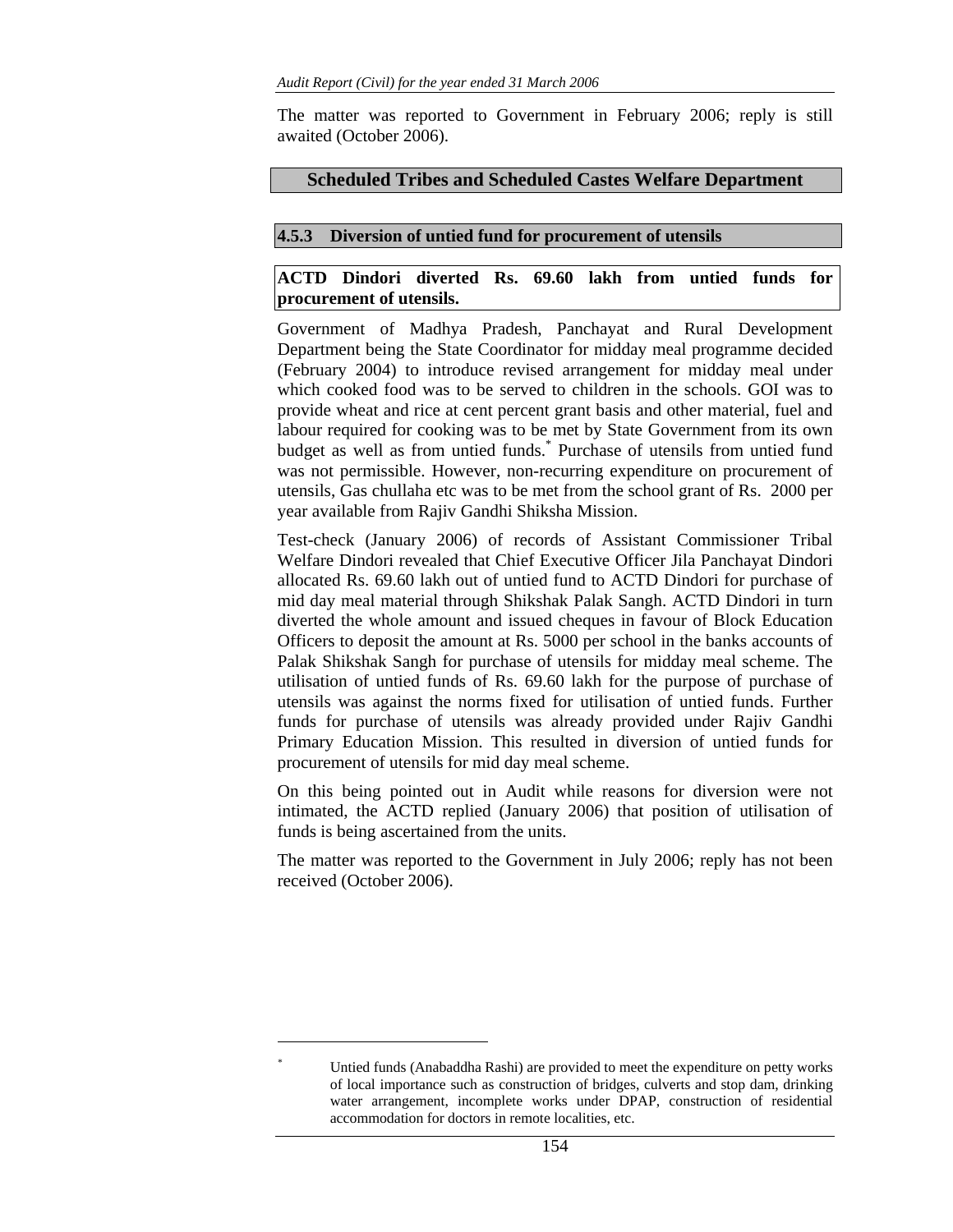### **4.6 Regulatory issues and other points**

### **Home Department**

### **4.6.1 Non-reimbursement of Central share**

**Non-rendition of prescribed returns by Director, Sainik Welfare, Madhya Pradesh, Bhopal to the Kendriya Sainik Board deprived the State exchequer of Central share amounting to Rs. 4.89 crore on account of maintenance expenditure of Rajya/Zila Sainik Boards.** 

According to the existing procedure, 50 per cent of the maintenance expenditure incurred by Rajya/Zila Sainik Boards (RSB) was shared by the Government of India (GOI). GOI issued (August 1983) orders for adoption of a new system for reimbursement of the Central share by the Kendriya Sainik Board (KSB) to the States. Under the new system, 90 per cent of the Central share could be obtained by the States in advance from KSB (50 per cent in June on furnishing sanctioned budget estimates and 40 per cent in November-December on furnishing sanctioned revised estimates to the KSB). The balance 10 per cent could be obtained only after rendition of the audited expenditure statement to the KSB. A schedule for furnishing the requisite returns was also prescribed (December 1983) by the KSB.

A test-check (March 2006) of records of Director, Sainik Welfare, Madhya Pradesh, Bhopal, (Director) revealed that an expenditure of Rs. 17.94 crore was incurred on maintenance of Rajya/Zila Sanik Boards during 1999-2000 to 2004-05. Of which the 90 per cent of Central share (Rs. 8.07 crore) was reimbursable by GOI without submitting audited accounts against which only Rs. 4.08 crore was received. The balance amount of Rs. 4.89\* crore could not be obtained as the prescribed returns/ audited accounts were not furnished to the KSB in these years.

On being pointed out in audit, Director did not attribute any reason for nonfurnishing of the prescribed returns in due time. However, Director assured (March 2006) that prescribed returns/audited statements would be furnished to GOI in future. Thus due to non-rendition of prescribed returns/audited statements to GOI, the State exchequer was deprived of Central share amounting to Rs. 4.89 crore.

The matter was referred (May 2006) to the Government; reply had not been received (November 2006).

 $\overline{a}$ *\**

*Rs. 0.40 crore towards 50 per cent; Rs. 3.59 crore towards 40 per cent; and Rs. 0.90 crore towards 10 per cent central share.*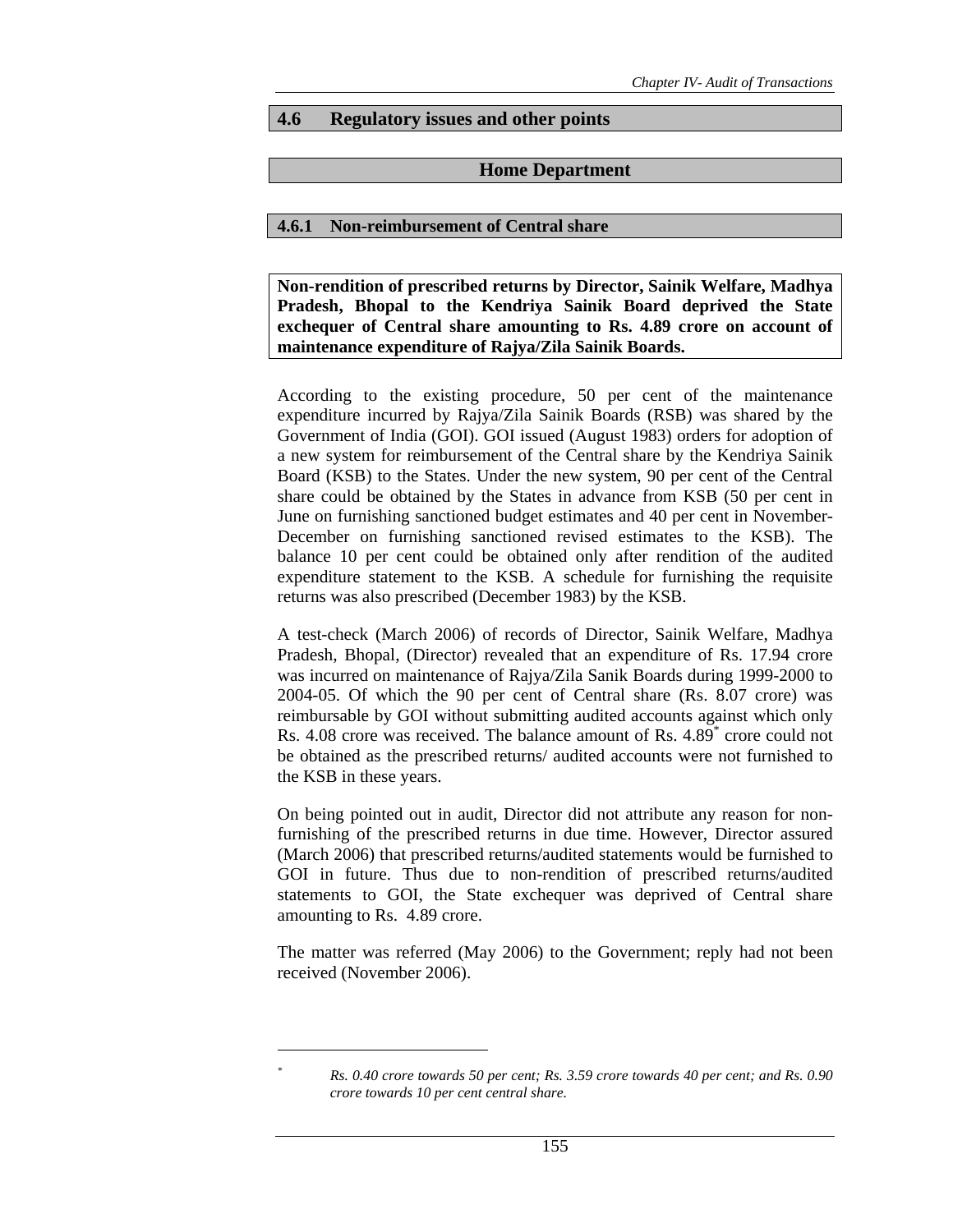# **Jail Department**

### **4.6.2 Non-utilisation of common fund meant for assistance to victims**

### **In five Central Jails Rs. 2.38 crore were lying unutilised in common fund due to imposition of restrictions.**

With a view to provide financial assistance to the victims and their family members Government of Madhya Pradesh introduced an Act effective from 3<sup>rd</sup> January 2000 namely Prisons (Madhya Pradesh Amendment) Act 1999, thereby amending the Prisons Act 1894. Accordingly a new section 36 A was inserted which provides that the amount of fifty per cent of the total amount of wages earned by the prisoner in a month shall be kept and deposited in a separate common fund which shall be exclusively used for the payment of compensation to the deserving victims or his family of the offence the commission of which entailed the sentence of imprisonment to the prisoner. The amount of common fund shall be deposited in a personal deposit account in a treasury. The rate of compensation to be paid to the victims was to be fixed by a committee consisting of such persons as was to be prescribed. Subsequently Government of Madhya Pradesh inserted Rules 647 A and 647 B effective from  $27<sup>th</sup>$  April 2001 regarding constitution of Committee, powers to determine deserving victims and management of wages and common fund. Further, Government of MP issued instructions (January 2002) that compensation is to be paid to only the victims of BPL families of the offender under section 302 of IPC 1860 where prisoner was sentenced to life imprisonment or death with maximum limit of Rs. 10000.

Test-check (August 2005) of records of Central Jail Gwalior and further information collected (July 2006) from Jail Headquarters revealed that an amount of Rs. 2.46 crore (Central Jail Gwalior: Rs. 25.19 lakh, Bhopal: Rs. 123.59 lakh, Satna: Rs. 28.38 lakh, Sagar: Rs. 26.07 lakh, Ujjain: Rs. 43.19 lakh) was deposited in the common fund up to March 2006, out of which an amount Rs. 8.10 lakh only (Central Jail Gwalior: Rs. 0.6 lakh, Bhopal: Rs. 0.6 lakh, Satna: Rs. 2.9 lakh, Sagar: Rs. 2.7 lakh, Ujjain: Rs. 1.3 lakh) could be disbursed to 81 beneficiaries and balance of Rs. 2.38 crore was lying unutilized against which 25 cases were pending at the end of March 2006. The reasons for such meagre utilisation of funds and in continuous increase in unutilised fund seems to be delay in framing of rules and imposing restriction on eligibility and amount of compensation vide instructions of January 2002 which does not match with new section 36 A of Prisons Act 1894, nonprovision of publicity of the scheme for awareness of beneficiaries and lack of coordination between the members of the implementing committee. For utilization of amount lying idle in common fund, the Director General of Prisons had also proposed (October 2005) to waive clause of BPL and to increase the amount of compensation to Rs. 20,000.

Thus huge amount of common fund was lying unutilised and the object of the scheme to provide financial assistance to the victims was defeated. The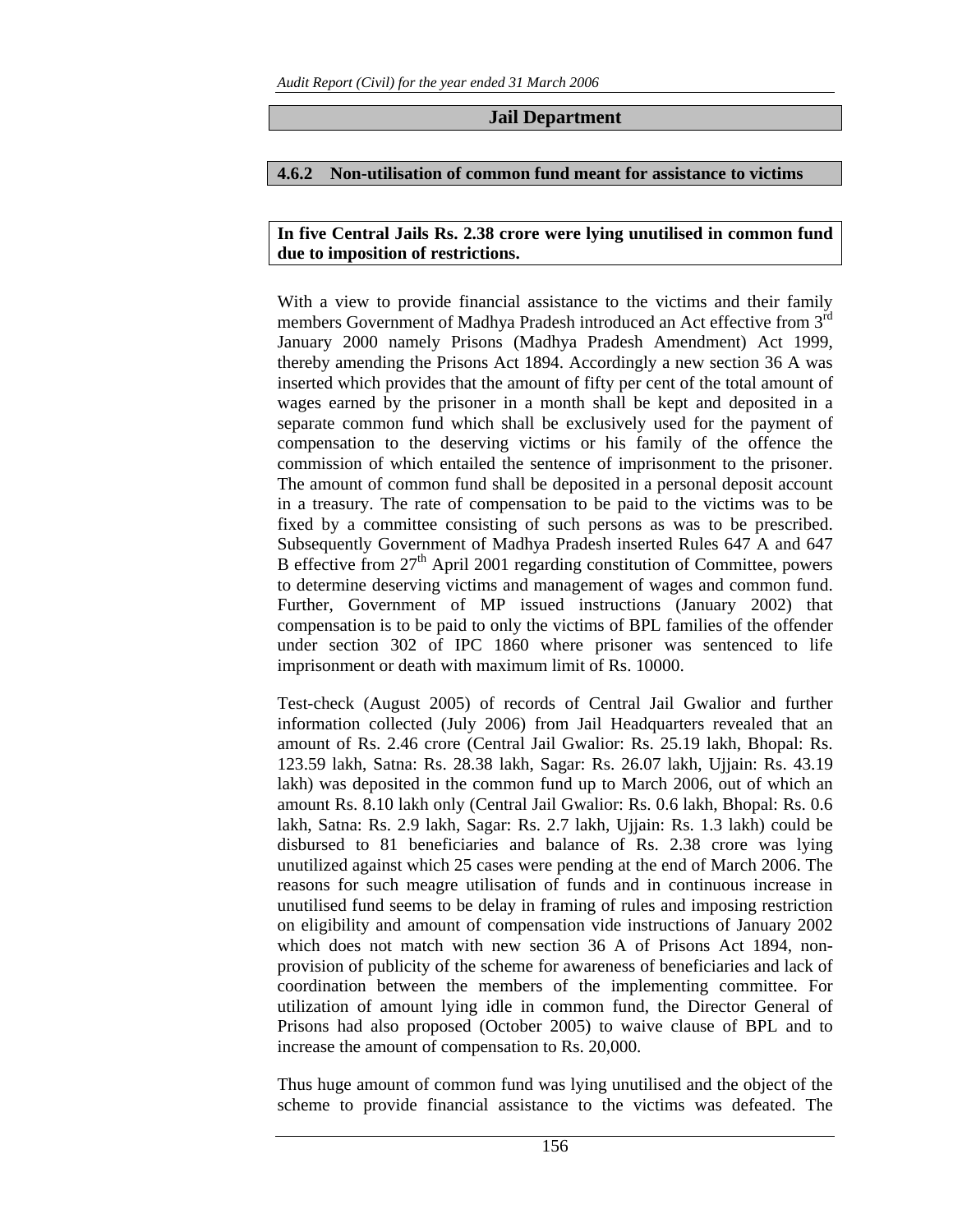victims of offence other than section 302 of IPC 1860 were deprived of the compensation available under section 36 A of Prison Act 1894.

The matter was referred to Government in October 2005; reply had not been received (October 2006).

### **Panchayat and Rural Development Department**

### **4.6.3 Non -recovery/short recovery of Labourer Welfare Cess**

**Deduction on account of Labourer Welfare Cess amounting to Rs. 32.82 lakh was not made by Executive Engineers, Rural Engineering Services Mandla, Sehore and Khandwa.** 

State Government in Rural Development Department decided (May 2003) to levy Labourers Welfare cess at one per cent on the amount related to the construction works of different types. These instructions were effective from 01 May 2003 and the amount so deducted was liable for rendition to Welfare Board for welfare of labourers under Bhawan and Sannirman Adhiniyam 1996.

Test-check of the records of Executive Engineers Rural Engineering Services (RES) Mandla, (September 2005) Sehore and Khandwa (April 2006) and further information collected (November 2006) revealed that expenditure of Rs. 30.35 crore was incurred during 2003-04 to 2005-06 on construction works and Rs. 30.35 lakh was deductable as cess from the bills; but cess to the tune of Rs. 25.20 lakh (Mandla: Rs. 10.20 lakh; Sehore: Rs. 1.77 lakh; and Khandwa: Rs. 13.23 lakh) was not deducted.

On being pointed out Executive Engineer, RES Mandla replied (September 2005) that in future one per cent cess would be deducted. Executive Engineer, RES, Sehore replied (April 2006) that the deduction of cess was not made on the material purchased from Madhya Pradesh Laghu Udyog Nigam. Executive Engineer, RES Khandwa replied (April 2006) that there was no clear instruction for deduction of cess on departmental works.

The replies were not tenable as the cess was recoverable on all payments relating to construction works including departmental works. Thus DDO's failed to comply the Government decisions (May 2003) which defeated the motto of establishing the funds for the welfare of labourers. Even during 2006-07, Rs. 7.62 lakh<sup>\*</sup> were not recovered on construction works till November 2006.

The matter was referred to the Government in June 2006; reply had not been received (November 2006).

 $\overline{a}$ 

<sup>♣</sup> *EEs RES Khandwa Rs. 3.42 lakh; Mandla Rs. 2.66 lakh and Sehore Rs. 1.54 lakh.*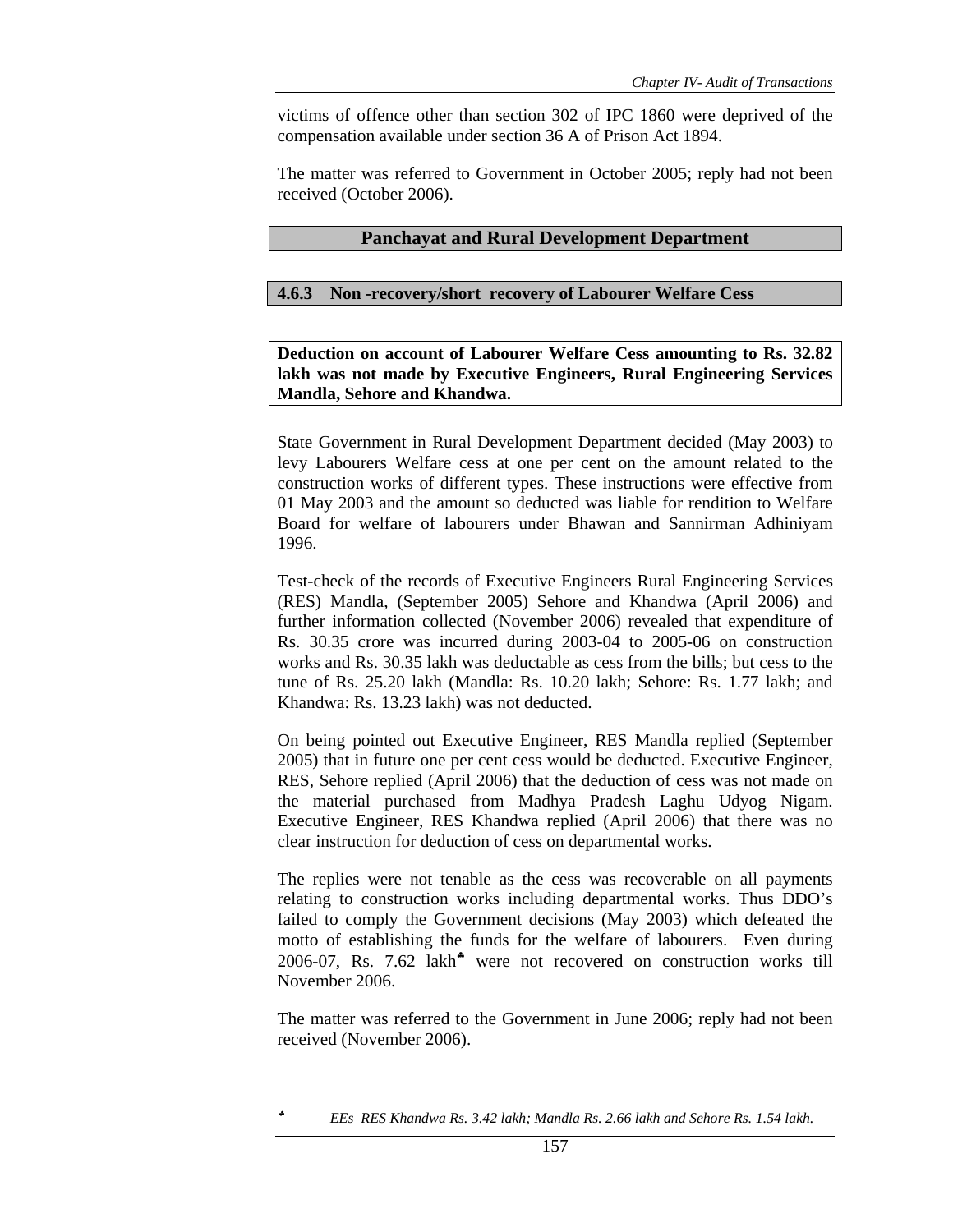# **Public Health Engineering Department**

# **4.6.4 Pollution abatement scheme in Chambal River**

# **Non-functioning of the scheme for pollution abatement in Chambal River led to unfruitful expenditure of Rs. 2.66 crore.**

Pollution Abatement Scheme for river Chambal under National River Conservation Plan (NRCP) was administratively approved (December 1999) by Government of (India (GOI) at an outlay of Rs. 3 crore. The scheme envisaged construction of Interception and Diversion, Waste Stabilisation Pond, River Front Development (RFD) and Sewage Treatment Plant for the river at Nagda. The scheme was funded by the GOI. The State Government nominated Madhya Pradesh Pollution Control Board (MPPCB), Bhopal as Nodal Agency for the work. The MPPCB provided Rs. 2.55 crore (during 2004-05) to the Executive Engineer (EE), Public Health Engineering (PHE) Project Division Ujjain (Implementing Agency). However, Rs. 2.66 crore had been spent by the PHE Department as of February 2005.

Scrutiny of records revealed (August 2004) that the scheme was sanctioned with the stipulation that its operation and maintenance was the full responsibility of State Government/local body. After completion, the scheme was to be handed over to respective local body for its operation and maintenance. Though the interception and diversion (I&D) scheme with sewage treatment plants (STP) at Nagda for Chambal River was constructed and commissioned in June 2001 at a cost of Rs. 2.66 crore, however, the local body did not take possession of the scheme because of non-availability of funds. The PHE Department, as per directives of Government, operated and maintained the scheme of Nagda town from July 2001 to August 2003 by diverting funds to the tune of Rs. 16.13 Lakh. The scheme became non-functional since September 2003 due to non-availability of funds from the State Government. Government of India had also insisted (March 2004) that the State Government should provide funds for operation and maintenance and for handing over the completed assets to the local body.

Non-functioning of the scheme rendered the entire investment of Rs. 2.66 crore unfruitful and the very purpose of pollution abatement was defeated. Besides, the possibility of deterioration and damage of created assets cannot be ruled out.

On this being pointed out in audit (August 2004), the Superintending Engineer/Chief Engineer stated (February 2006) that the scheme of Chambal has been transferred (September 2003) to Nagar Palika, Nagda unilaterally but at present it is not being run by them. Efforts are being made through Collector/Commissioner to run the scheme by Nagar Palika, Nagda.

The reply was not tenable as the scheme completed by investing Rs. 2.66 crore even if transferred to Nagar Palika, Nagda, remains responsibility of State Government for ensuring that the scheme is successfully operated. Non-functioning of the scheme since September 2003 has thus, resulted in unfruitful expenditure.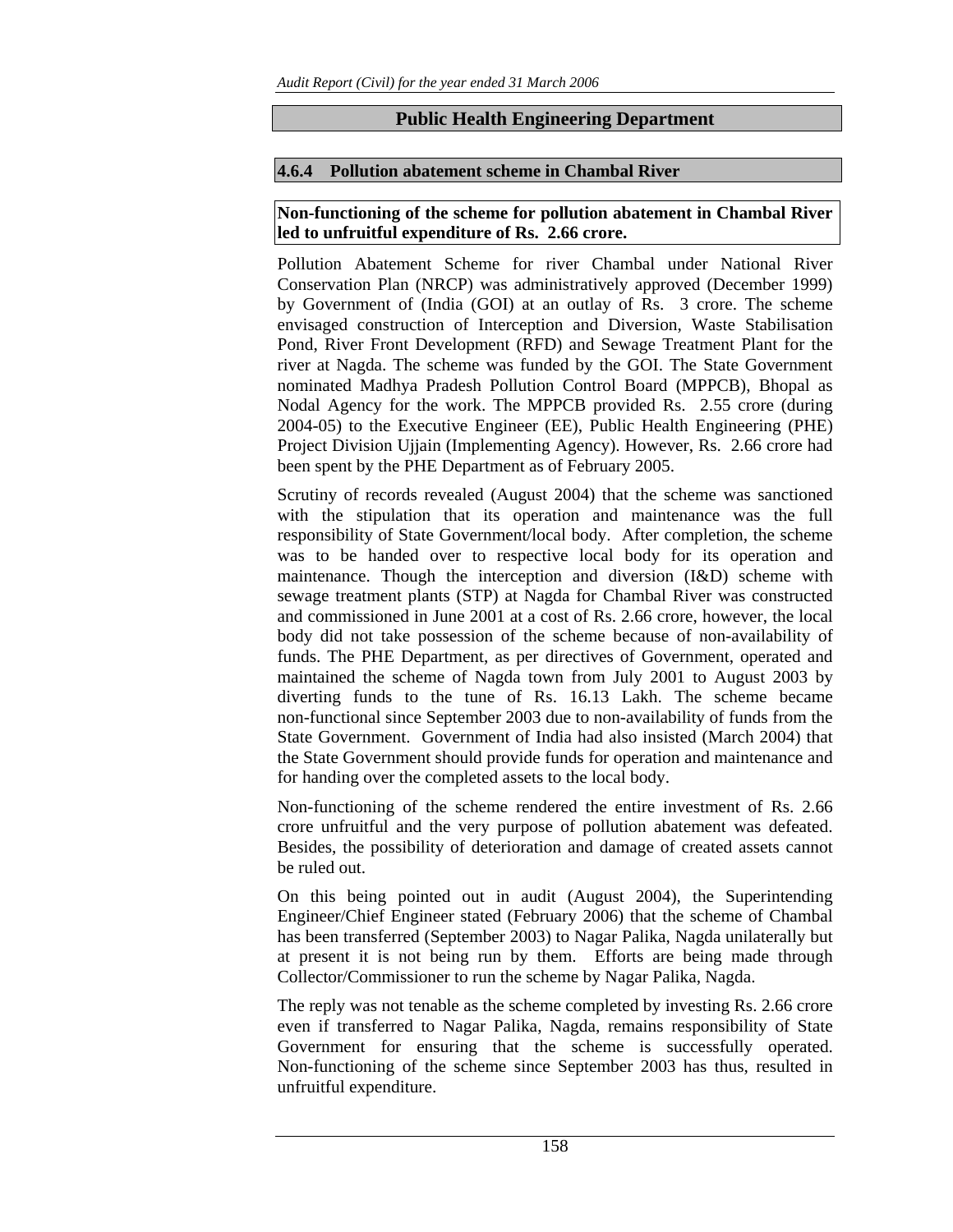The matter was reported to the Government in January 2005, reply had not been received as of November 2006.

### **Scheduled Tribes and Scheduled Castes Welfare Department**

### **4.6.5 Non-implementation of the scheme of training**

**Idle retention of Central assistance worth Rs. 80.30 lakh outside government account since March 2004 deprived unemployed ST weaver families from the intended training and from receipt of looms.** 

Government of Madhya Pradesh sanctioned (March 2004) Rs. 80.30 lakh out of Special Central assistance received during the year, for providing self employment opportunities to unemployed persons belonging to Scheduled Tribes (ST) category in Shahpur block of Betul District by way of running Weavers Training Centre by Madhya Pradesh Bunkar Gramodyog Vikas Samiti Headquarter Bhopal. Under the scheme, six months training in weaving was to be imparted to the selected trainees and thereafter looms were to be provided free of cost to them by the Samiti.

Test-check (October 2005) of the records of Assistant Commissioner, Tribal Development (ACTD), Betul, revealed that the entire amount of Rs. 80.30 lakh was drawn and deposited (March 2004) in the joint account of Collector and ACTD, Betul with the Post office under the orders of the Collector, Betul. Further due to dispute between President Bunkar Samiti and Collector regarding type of training, collector sought (April 2004) clarification from Government as to what type of training was to be given, but due to non receipt of clarification from State Government training to the beneficiaries could not be provided and the amount was lying unutilised in the Post office till July 2006. Government decided (July 2006) to implement the scheme through Udhyami Vikas Sangthan instead of Bunkar Samiti and directed the Collector Betul to hand over the entire amount to General Manager Udhyami Vikas Sangthan, Bhopal. Accordingly, Collector handed over the amount to Sangthan in August 2006. Lack of coordination between authorities and Government deprived ST unemployed youth from the intended training besides non-utilisation of funds.

On being pointed out, ACTD, Betul replied (September 2006) that Karya Yojna would be prepared for the scheme and would be intimated to Audit.

The matter was referred to the Government in April 2006; reply had not been received (November 2006).

### **General**

### **4.6.6 Failure of senior officials to enforce accountability and protect the interests of Government**

Principal Accountant General (Civil and Commercial Audit), Madhya Pradesh (PAG) arranges to conduct periodical inspection of the Government